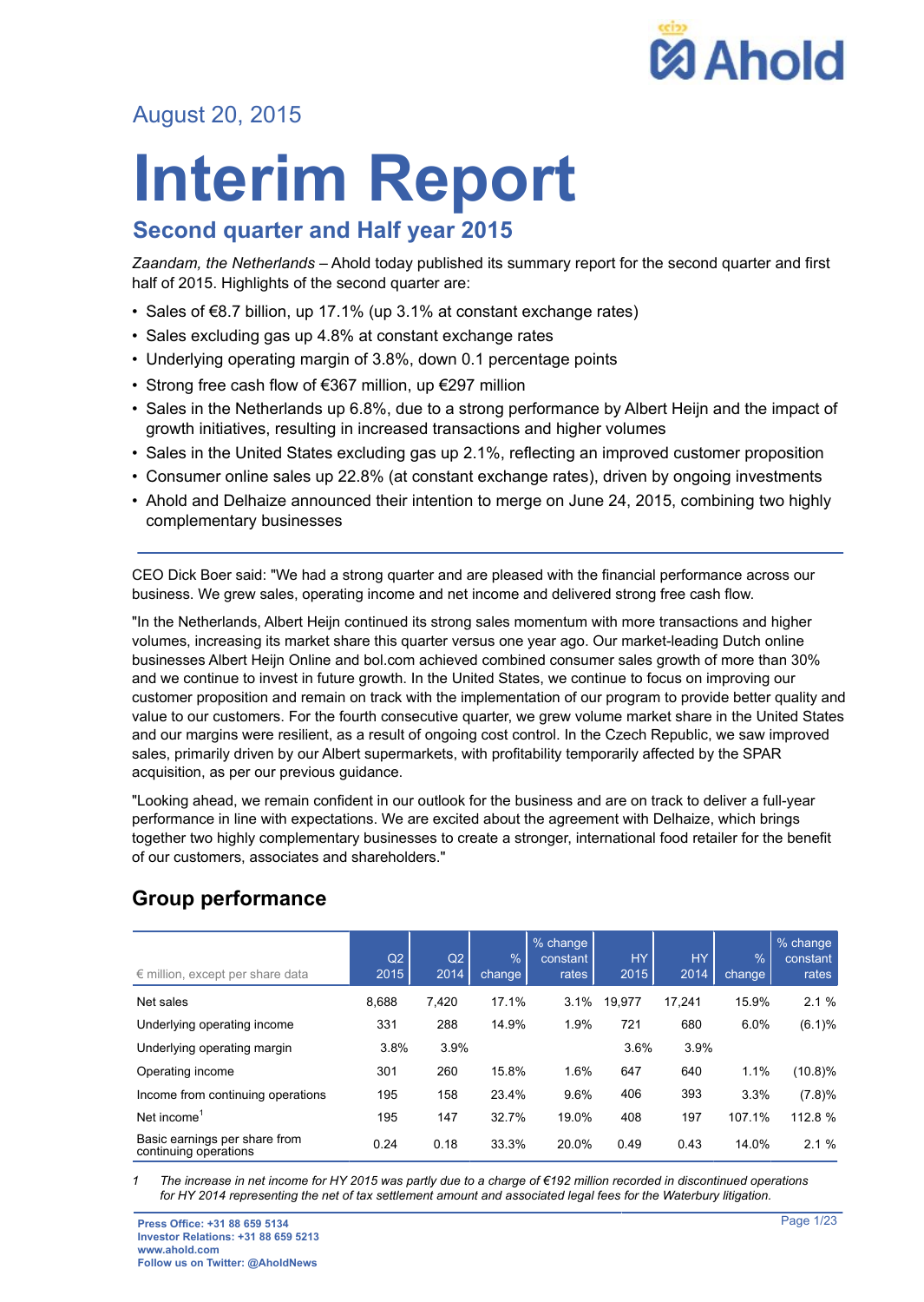# **Performance by segment**

#### **Ahold USA**

|                                               | Q2     | Q2     | $\%$   | $%$ change<br>constant | <b>HY</b> | <b>HY</b> | $\%$   | % change<br>constant |
|-----------------------------------------------|--------|--------|--------|------------------------|-----------|-----------|--------|----------------------|
| $\epsilon$ million                            | 2015   | 2014   | change | rates                  | 2015      | 2014      | change | rates                |
| Net sales                                     | 5,398  | 4,408  | 22.5 % | (0.3)%                 | 12,424    | 10,267    | 21.0%  | (1.3)%               |
| Underlying operating income                   | 212    | 162    | 30.9%  | 6.8%                   | 469       | 389       | 20.6%  | (1.7)%               |
| Underlying operating margin                   | 3.9%   | 3.7%   |        |                        | 3.8%      | 3.8%      |        |                      |
| Identical sales growth                        | (0.6)% | (1.3)% |        |                        | (1.6)%    | (0.7)%    |        |                      |
| Identical sales growth excluding<br>qasoline  | 1.8 %  | (1.8)% |        |                        | 0.8%      | (0.7)%    |        |                      |
| Comparable sales growth excluding<br>qasoline | 1.9 %  | (1.7)% |        |                        | 0.9%      | $(0.6)$ % |        |                      |

Total second quarter net sales of €5,398 million were up 22.5%, but 0.3% lower than last year at constant exchange rates, affected by lower gas sales. Excluding gas, net sales at constant exchange rates were 2.1% higher than last year, while identical sales growth was 1.8%. This included the positive impact of the post-Easter week falling into our first quarter this year.

This quarter, the roll-out of the first wave of our program to improve our customer proposition was completed. We continued to see positive performance in stores where the program has been rolled out for more than a year. As part of the program, we are rolling out a new produce department format and during the quarter it was rolled out to another 92 stores, bringing the total to 167 stores.

Ahold USA grew market share in volume for the fourth consecutive quarter and improved in dollars compared to last year. In the Giant Carlisle and New York Metro market areas our market share grew compared to last year. In the New England market area our market share improved from the previous quarter.

Ahold USA's underlying operating margin stood at 3.9%, up 0.2 percentage points from the same quarter last year. The improvement was driven by strong cost control and ongoing Simplicity cost savings. Lower gas sales due to falling gas prices had a slightly positive impact on the operating margin but were more than offset by lower reimbursements on pharmacy products.

During the quarter, Ahold announced an early retirement incentive program for store associates in the Giant Landover division, which will be completed by early autumn 2015. A restructuring charge of €18 million was booked in the quarter.

On July 20, 2015, Ahold USA announced that Stop & Shop New York Metro has entered into a conditional agreement to acquire 25 stores from A&P in the Greater New York region.

| $\epsilon$ million          | Q2<br>2015 | Q2<br>2014 | $%$ change | HY.<br>2015 | <b>HY</b><br>2014 | $%$ change |
|-----------------------------|------------|------------|------------|-------------|-------------------|------------|
| Net sales                   | 2.890      | 2.706      | 6.8%       | 6.638       | 6.253             | 6.2%       |
| Underlying operating income | 130        | 134        | $(3.0)\%$  | 296         | 312               | (5.1)%     |
| Underlying operating margin | 4.5%       | 5.0%       |            | 4.5%        | 5.0%              |            |
| Identical sales growth      | 3.4%       | (1.7)%     |            | 2.9%        | (1.5)%            |            |
| Comparable sales growth     | 4.0%       | (1.5)%     |            | 3.4%        | (1.4)%            |            |

#### **The Netherlands**

Second quarter net sales of €2,890 million increased by 6.8% compared to last year, while identical sales grew by 3.4%. Albert Heijn had a strong performance with strong commercial programs and improvements to its assortment that were well received by our customers. We saw higher volumes as a result of an increased number of transactions, which resulted in a higher market share than last year.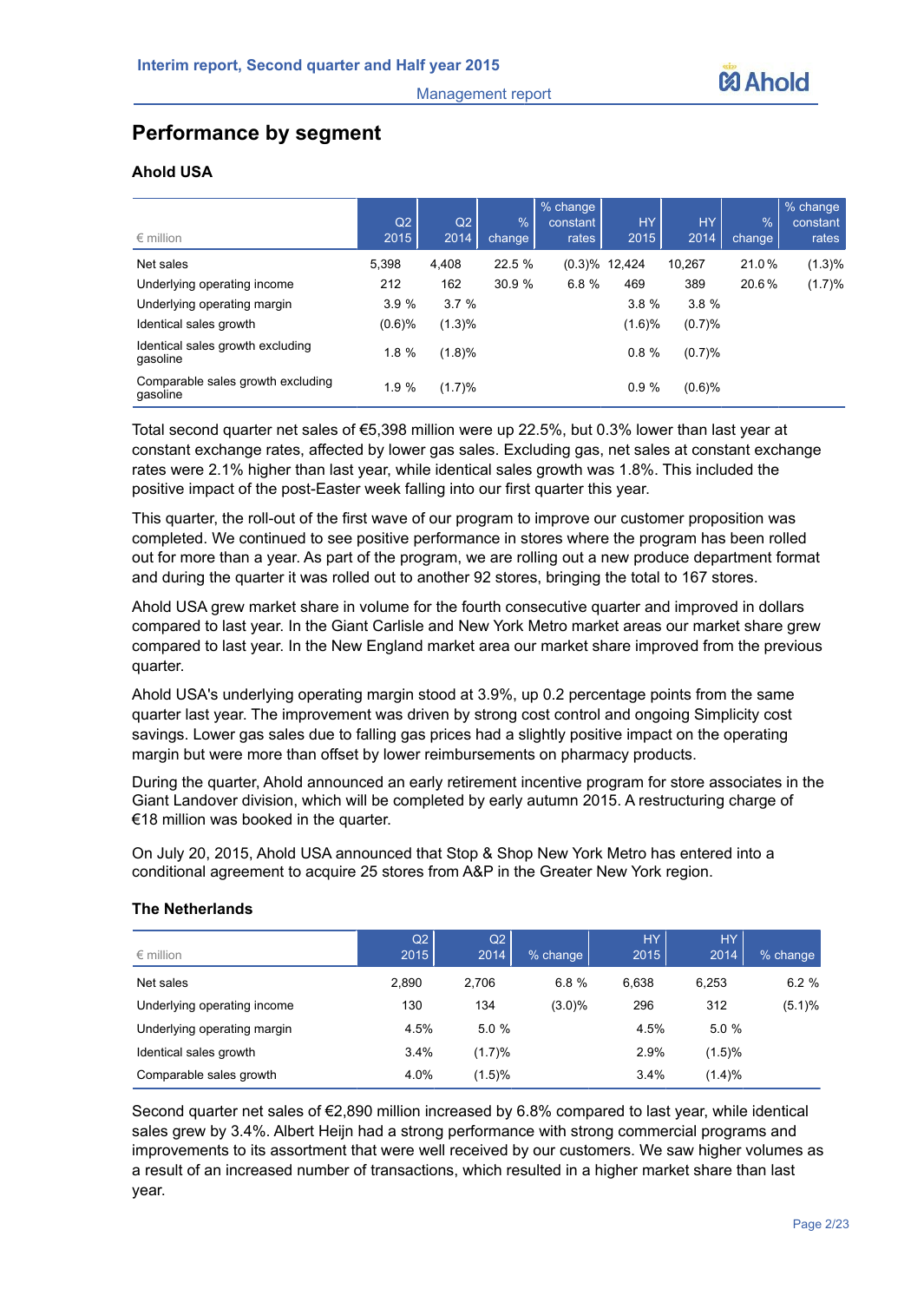Management report



In addition to the growth from identical sales, net sales growth benefited from the conversion of 21 former C1000 stores in the Netherlands and the opening of eight new Albert Heijn stores in Belgium versus last year. In Belgium, where we opened our 31st store, we continued to see strong sales growth.

The underlying operating margin of the Netherlands excluding bol.com was 5.0%. Excluding the effect of higher pension costs, as a result of lower interest rates, margin excluding bol.com was flat compared to last year. The strong sales performance contributed to an improvement of the margin at Albert Heijn supermarkets. The dilutive effect of our online business on the margin in the Netherlands reflects our increased investment in this high growth area.

Our online operations, bol.com and Albert Heijn Online, had a particularly good sales quarter, achieving a net consumer sales growth of over 30%. At bol.com we saw significant growth in traffic, number of orders and average order value.

As part of our omni-channel strategy, we continue to invest in our online businesses. The additional investments have reduced our half-year margin by almost 25 basis points in the Netherlands versus last year. This is in line with our full-year expectations.

| $\epsilon$ million                            | Q2<br>2015 | Q2<br>2014 | $\%$<br>change | % change<br>constant<br>rates | <b>HY</b><br>2015 | <b>HY</b><br>2014 | %<br>change | % change<br>constant<br>rates |
|-----------------------------------------------|------------|------------|----------------|-------------------------------|-------------------|-------------------|-------------|-------------------------------|
| Net sales                                     | 400        | 306        | 30.7 %         | 30.2%                         | 915               | 721               | 26.9%       | 27.1 %                        |
| Underlying operating income                   | 4          | 6          | $(33.3)\%$     | (31.9)%                       | 6                 | 15                | $(60.0)\%$  | $(57.0)\%$                    |
| Underlying operating margin                   | 1.0%       | 2.0%       |                |                               | 0.7%              | 2.1%              |             |                               |
| Identical sales growth                        | 2.0%       | (3.9)%     |                |                               | (0.5)%            | (1.4)%            |             |                               |
| Identical sales growth excluding<br>gasoline  | 2.1%       | (2.9)%     |                |                               | (0.3)%            | $(1.0)\%$         |             |                               |
| Comparable sales growth excluding<br>qasoline | 2.1%       | (2.8)%     |                |                               | (0.3)%            | (0.8)%            |             |                               |

#### **Czech Republic**

Excluding gas, net sales at constant exchange rates were 31.8% higher than last year. Total second quarter net sales of €400 million were 30.2% higher than last year at constant exchange rates, driven by strong sales campaigns and the inclusion of 49 acquired SPAR stores as of August 1, 2014.

Identical sales excluding gas were up 2.1%. This included the positive impact of the timing of Easter. In Q2, the Czech Republic posted its highest quarterly identical sales growth since 2012. Supermarkets that have been converted to the latest store concept continue to generate higher identical sales growth. The roll-out of this concept has been accelerated and will be implemented in all supermarkets before the end of Q3.

The underlying operating margin of 1.0% for the quarter included €2 million of non-recurring costs related to the SPAR integration. Restructuring charges of €3 million related to this acquisition were recorded in the quarter.

#### **Corporate Center**

Underlying Corporate Center costs were €15 million, an increase of €1 million over last year. The increased charge is after a benefit of €4 million related to our insurance activities (primarily reflecting a non-cash result from higher discount rates).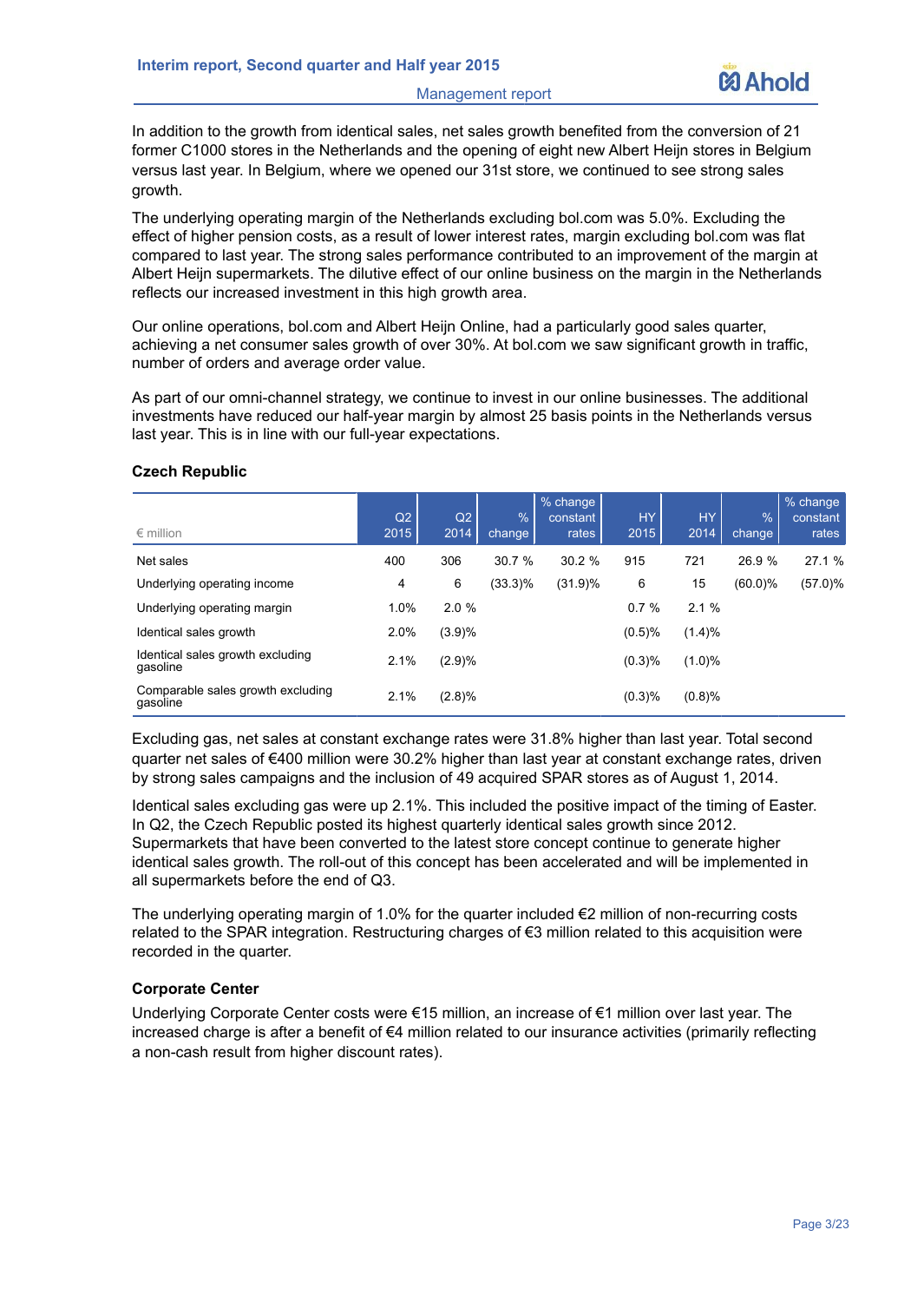

# **Outlook**

Our business performance remains on track to deliver in line with full year expectations. We expect free cash flow to be broadly in line with last year, based on current exchange rates.

As previously communicated, higher pension costs and increased investments in our Dutch online businesses will affect margins in the Netherlands compared to last year. In the Czech Republic, the SPAR acquisition will remain slightly margin-dilutive in 2015, with additional one-off costs of €40 million, of which €6 million has been recognized in underlying operating income and €14 million in restructuring and related charges. Identical sales growth will be affected by the inclusion of the SPAR stores from the third quarter 2015 onwards.

## **Financial review**

#### **Second quarter 2015 (compared to second quarter 2014)**

Underlying operating income was €331 million; €43 million higher than last year. Underlying operating margin was 3.8%, which was down from 3.9% last year. Contributing to the decline were increased investments in our online businesses and the integration of SPAR in the Czech Republic, partially offset by higher margin in the U.S. due to ongoing cost savings and strong cost control.

Operating income increased by €41 million to €301 million. This included, when compared to Q2 2014, increased restructuring and related charges of €5 million, higher gains on the sale of assets of €1 million and lower impairments of €2 million. Restructuring charges in Q2 2015 included €18 million for an early retirement incentive for store associates in the Giant Landover division; €4 million of charges in the Czech Republic, mainly related to additional integration costs for SPAR; €1 million of restructuring-related charges at Albert Heijn; and €11 million of costs incurred in connection with the planned merger with Delhaize. Restructuring charges in Q2 2014 included €29 million related to the reorganization of the support roles at Albert Heijn and the Corporate Center.

Income from continuing operations was €195 million; €37 million higher than last year. This reflects the increase in operating income of €41 million adjusted for higher financial expenses of €8 million and lower income taxes of €3 million.

Net income was €195 million, up €48 million compared with last year. Included in last year's results was a charge of €12 million recorded in discontinued operations, representing additional fees for the Waterbury litigation.

Free cash flow of €367 million increased by €297 million compared to Q2 2014. This increase was mainly driven by higher cash generated from continuing operations of €327 million offset by higher purchases of non-current assets of €9 million and lower proceeds from the divestments of assets of €16 million. The increase in cash generated from continuing operations was predominantly due to favorable year-over-year changes in working capital of €201 million, partly as a result of the timing of Easter, and €60 million less income taxes paid.

Net debt increased in Q2 2015 by €109 million to €1,463 million. Free cash flow of €367 million was more than offset by dividends paid of €396 million and the share buyback of €121 million.

#### **Half year 2015 (compared to half year 2014)**

Underlying operating income was €721 million, up €41 million from €680 million in 2014. Underlying operating margin was 3.6%, compared to 3.9% last year, mainly as a result of increased investments in our online businesses and the integration of SPAR in the Czech Republic.

Operating income increased by €7 million to €647 million. This included, when compared to half year 2014, increased restructuring and related charges of €28 million and higher impairments of €8 million, offset by €2 million more of gains on the sale of assets. The increase in restructuring and related charges is due to the difference between the cost of the 2015 Ahold USA support office restructuring as well as the early retirement incentive offered to Giant Landover store associates and the 2014 reorganization of the support roles at Albert Heijn and the Corporate Center. Half year 2015 includes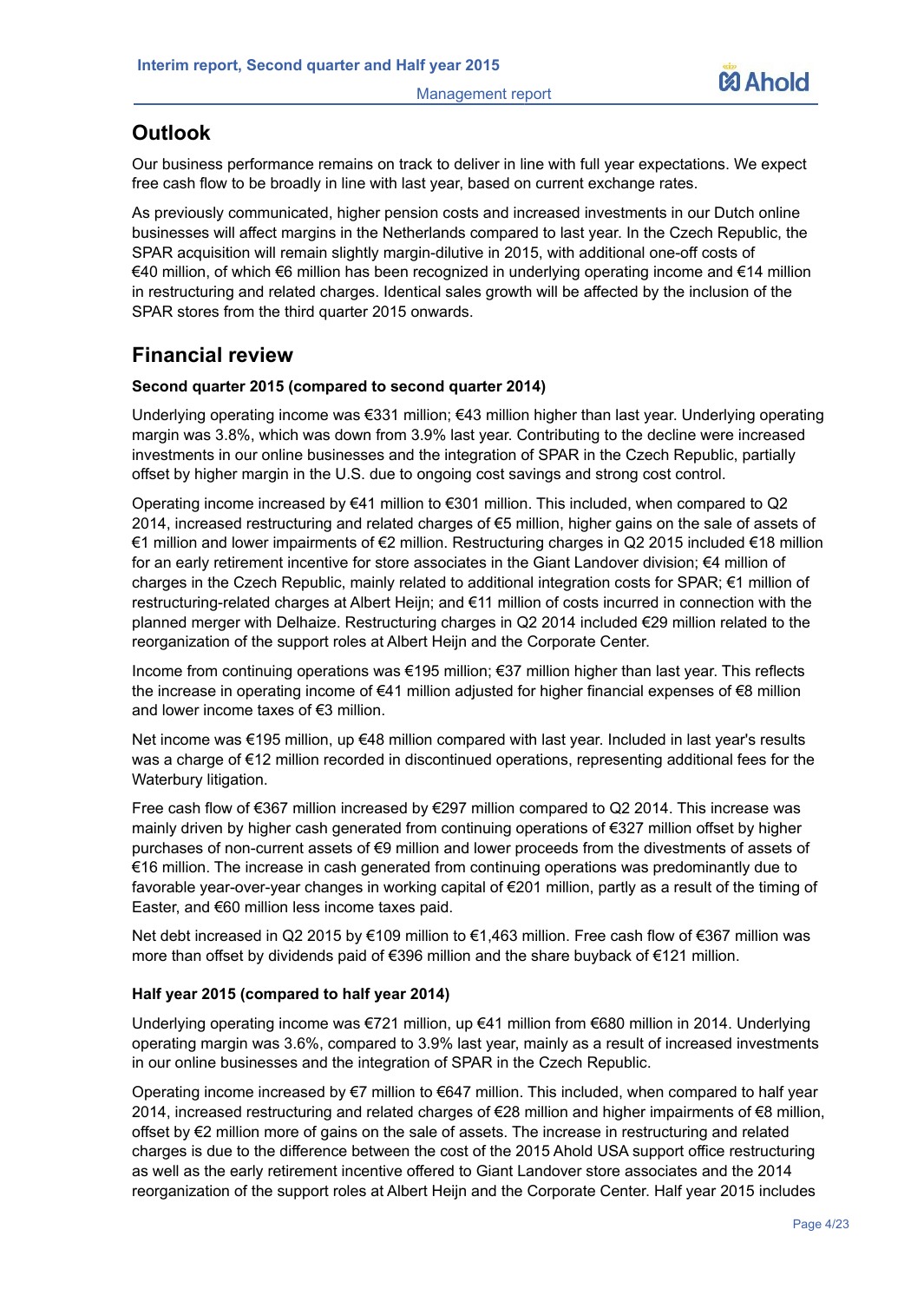Management report



additional costs for the acquisition and integration of the SPAR business in the Czech Republic of €14 million.

Income from continuing operations was €406 million; €13 million higher than last year. This reflects the increase in operating income adjusted for higher financial expenses of €17 million and lower income taxes of €23 million. The higher financial expenses are mainly related to higher interest expense in 2015 of €14 million.

Net income was €408 million, up €211 million. The change is primarily due to a 2014 charge of €192 million to settle the Waterbury litigation, associated tax impact and legal fees.

Free cash flow was €553 million; €181 million higher than last year. The increase was due to higher operating cash flows from continuing operations of €236 million offset by higher capital expenditures of €26 million, lower proceeds from divestment of assets of €15 million and higher payments of interest of €13 million. The increase in cash generated from continuing operations was mainly a result of lower income taxes paid of €160 million.

## **Related party transactions**

Ahold has entered into arrangements with a number of its subsidiaries and affiliated companies in the course of its business. These arrangements relate to service transactions and financing agreements. There have been no significant changes in the related party transactions from those described in our Annual Report 2014.

## **Risks and uncertainties**

Ahold's enterprise risk management program provides executive management with a periodic and holistic understanding of Ahold's key business risks and the management practices in place to mitigate these risks. Ahold recognizes strategic, operational, financial and compliance / regulatory risk categories. Except as set forth under Legal notices in this release, the principal risks faced by the Company during the first half of the financial year were substantially the same as those identified at year end 2014. A description of Ahold's risk management practices, principal risks and how they impact Ahold's business is provided in our Annual Report 2014.

## **Independent Auditor's involvement**

The content of this interim report has not been audited or reviewed by an independent external auditor.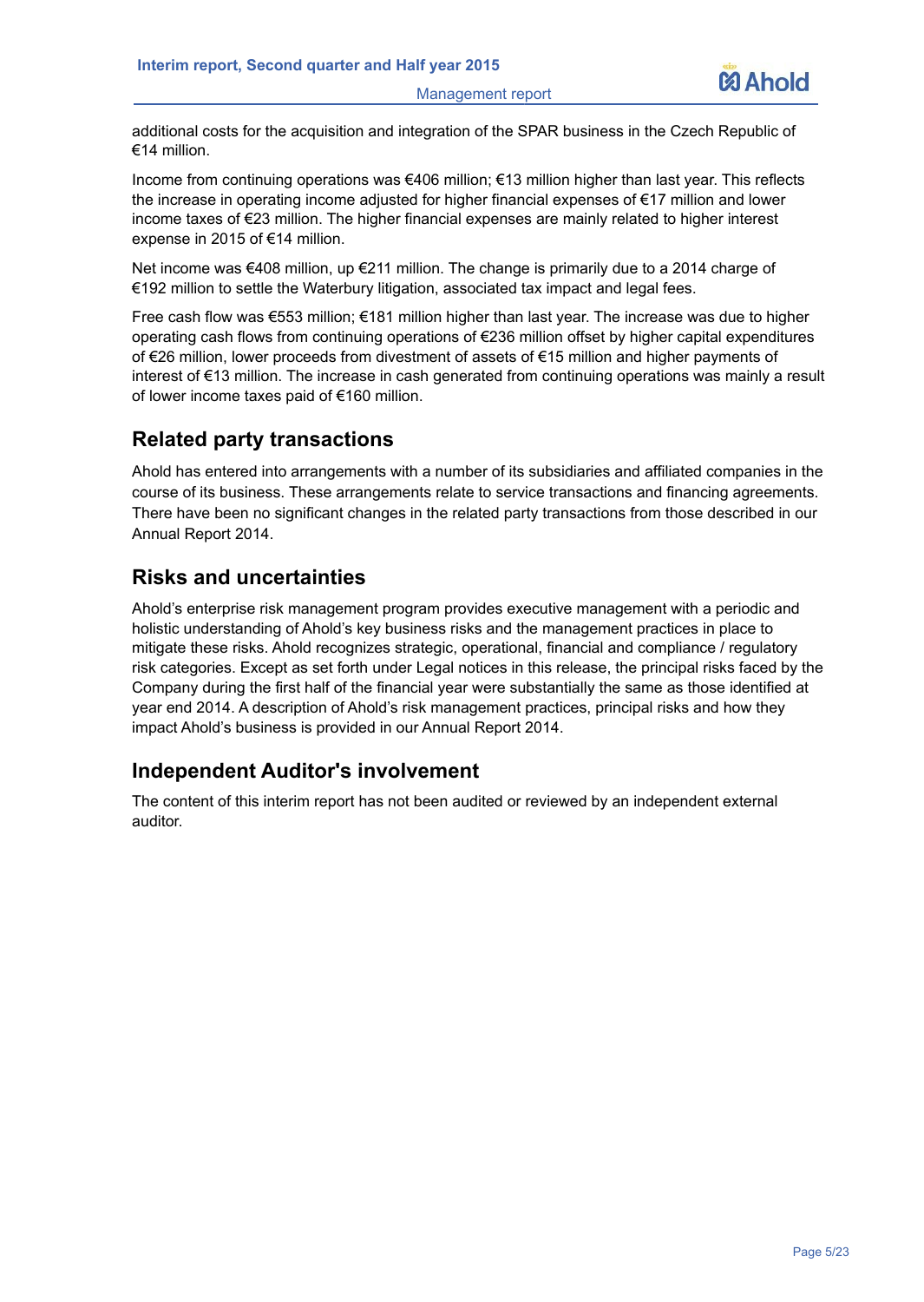Management report



# **Declarations**

The members of Ahold's Management Board hereby declare that, to the best of their knowledge, the half-year financial statements included in this interim report, which have been prepared in accordance with IAS 34 "Interim Financial Reporting," give a true and fair view of Ahold's assets, liabilities, financial position and profit or loss, and the undertakings included in the consolidation taken as a whole, and the half-year management report included in this interim report includes a fair review of the information required pursuant to section 5:25d, subsections 8 and 9 of the Dutch Financial Markets Supervision Act ("Wet op het financieel toezicht").

Zaandam, the Netherlands

August 20, 2015

#### **Management Board**

Dick Boer (CEO) Jeff Carr (CFO) James McCann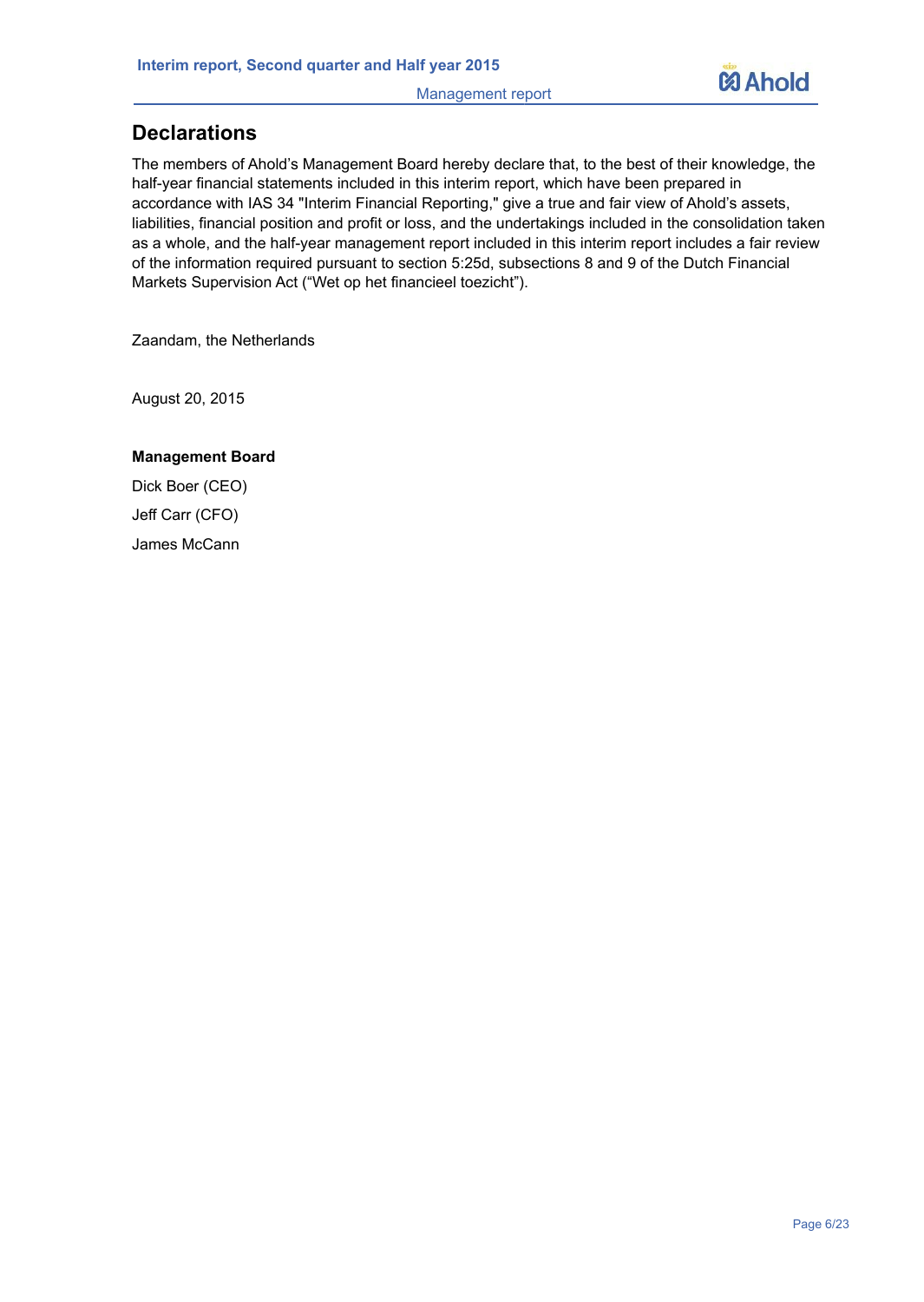

# **Consolidated income statement**

| $\epsilon$ million, except per share data                                          | <b>Note</b>    | Q2<br>2015     | Q2<br>2014     | <b>HY</b><br>2015 | HY<br>2014 |
|------------------------------------------------------------------------------------|----------------|----------------|----------------|-------------------|------------|
| Net sales                                                                          | $\overline{4}$ | 8,688          | 7,420          | 19,977            | 17,241     |
| Cost of sales                                                                      | 5              | (6, 341)       | (5, 453)       | (14, 567)         | (12,651)   |
| <b>Gross profit</b>                                                                |                | 2,347          | 1,967          | 5,410             | 4,590      |
|                                                                                    |                |                |                |                   |            |
| Selling expenses                                                                   |                | (1,749)        | (1, 448)       | (4,056)           | (3,366)    |
| General and administrative expenses                                                |                | (297)          | (259)          | (707)             | (584)      |
| Total operating expenses                                                           | 5              | (2,046)        | (1,707)        | (4, 763)          | (3,950)    |
| <b>Operating income</b>                                                            | 4              | 301            | 260            | 647               | 640        |
| Interest income                                                                    |                | $\overline{c}$ | $\overline{c}$ | 3                 | 4          |
| Interest expense                                                                   |                | (54)           | (48)           | (126)             | (112)      |
| Net interest expense on defined benefit pension plans                              |                | (4)            | (3)            | (8)               | (8)        |
| Other financial expenses                                                           |                | (5)            | (4)            | (9)               | (7)        |
| Net financial expenses                                                             |                | (61)           | (53)           | (140)             | (123)      |
| Income before income taxes                                                         |                | 240            | 207            | 507               | 517        |
| Income taxes                                                                       | 6              | (49)           | (52)           | (107)             | (130)      |
| Share in income of joint ventures                                                  |                | $\overline{4}$ | 3              | 6                 | 6          |
| Income from continuing operations                                                  |                | 195            | 158            | 406               | 393        |
| Income (loss) from discontinued operations                                         | 7              |                | (11)           | 2                 | (196)      |
| Net income attributable to common shareholders                                     |                | 195            | 147            | 408               | 197        |
| Net income per share attributable to common shareholders                           |                |                |                |                   |            |
| Basic                                                                              |                | 0.24           | 0.17           | 0.50              | 0.22       |
| <b>Diluted</b>                                                                     |                | 0.23           | 0.17           | 0.49              | 0.21       |
| Income from continuing operations per share attributable to<br>common shareholders |                |                |                |                   |            |
| Basic                                                                              |                | 0.24           | 0.18           | 0.49              | 0.43       |
| Diluted                                                                            |                | 0.23           | 0.18           | 0.48              | 0.42       |
| Average U.S. dollar exchange rate (euro per U.S. dollar)                           |                | 0.8981         | 0.7309         | 0.8950            | 0.7297     |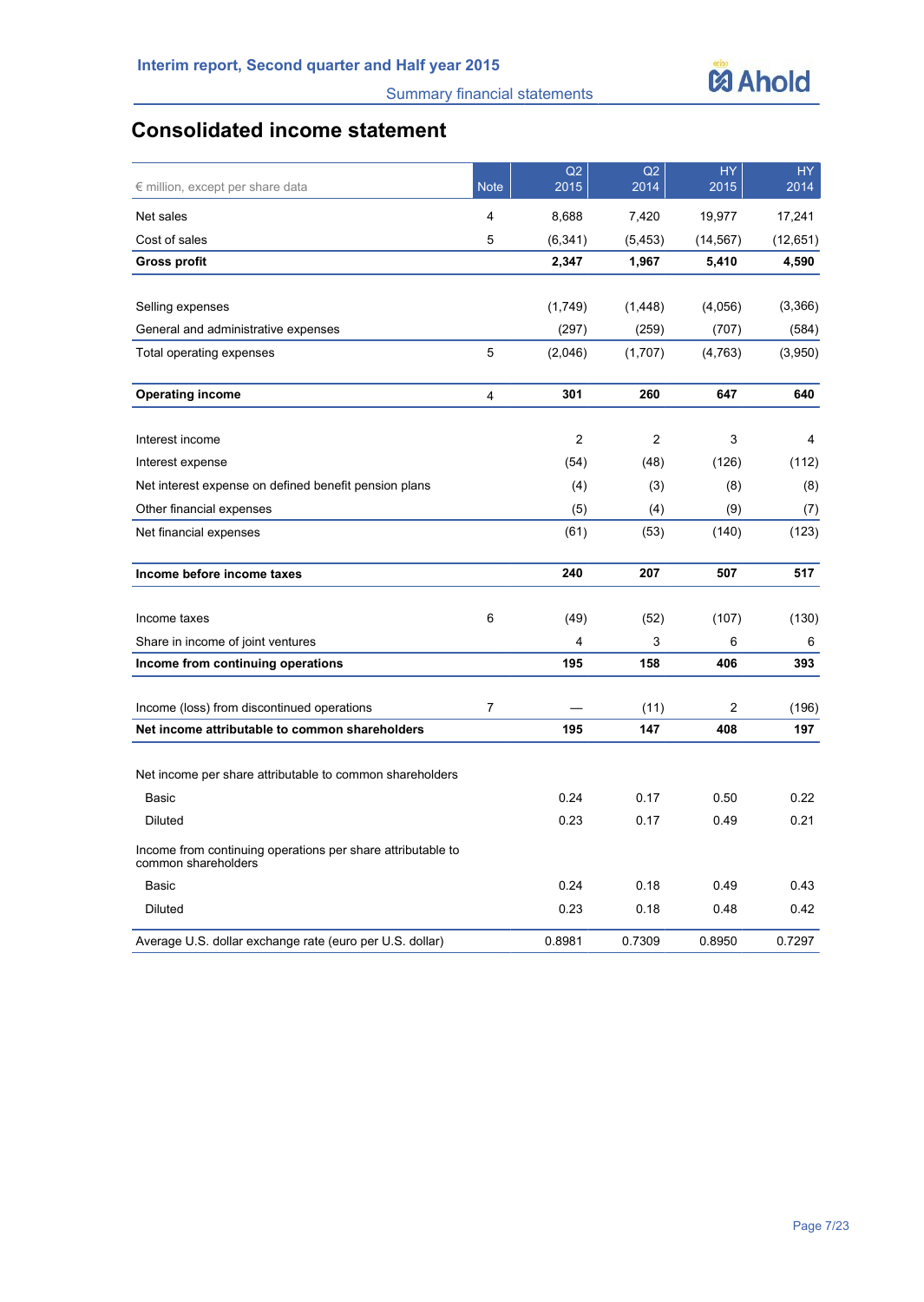

# **Consolidated statement of comprehensive income**

| $\epsilon$ million                                                       | Q2<br>2015 | Q2<br>2014 | <b>HY</b><br>2015 | <b>HY</b><br>2014 |
|--------------------------------------------------------------------------|------------|------------|-------------------|-------------------|
| Net income attributable to common shareholders                           | 195        | 147        | 408               | 197               |
| Remeasurements of defined benefit pension plans                          |            |            |                   |                   |
| Remeasurements before taxes - loss                                       | (29)       | (80)       | (117)             | (98)              |
| Income taxes                                                             | (3)        | 21         | 22                | 28                |
| Other comprehensive loss that will not be reclassified to profit or loss | (32)       | (59)       | (95)              | (70)              |
| Currency translation differences in foreign interests:                   |            |            |                   |                   |
| Currency translation differences before taxes from                       |            |            |                   |                   |
| Continuing operations                                                    | (115)      | 44         | 342               | 26                |
| Income taxes                                                             | (1)        |            | (1)               |                   |
| Cash flow hedges:                                                        |            |            |                   |                   |
| Fair value result in the year                                            | 46         | (13)       | 40                | (28)              |
| Transfers to net income                                                  | 16         | (4)        | (15)              | (6)               |
| Income taxes                                                             | (15)       | 4          | (6)               | 8                 |
| Other comprehensive income (loss) reclassifiable to profit or loss       | (69)       | 31         | 360               |                   |
| Total other comprehensive income (loss)                                  | (101)      | (28)       | 265               | (70)              |
| Comprehensive income attributable to common shareholders                 | 94         | 119        | 673               | 127               |
| Attributable to:                                                         |            |            |                   |                   |
| Continuing operations                                                    | 94         | 130        | 671               | 323               |
| Discontinued operations                                                  |            | (11)       | 2                 | (196)             |
| Comprehensive income attributable to common shareholders                 | 94         | 119        | 673               | 127               |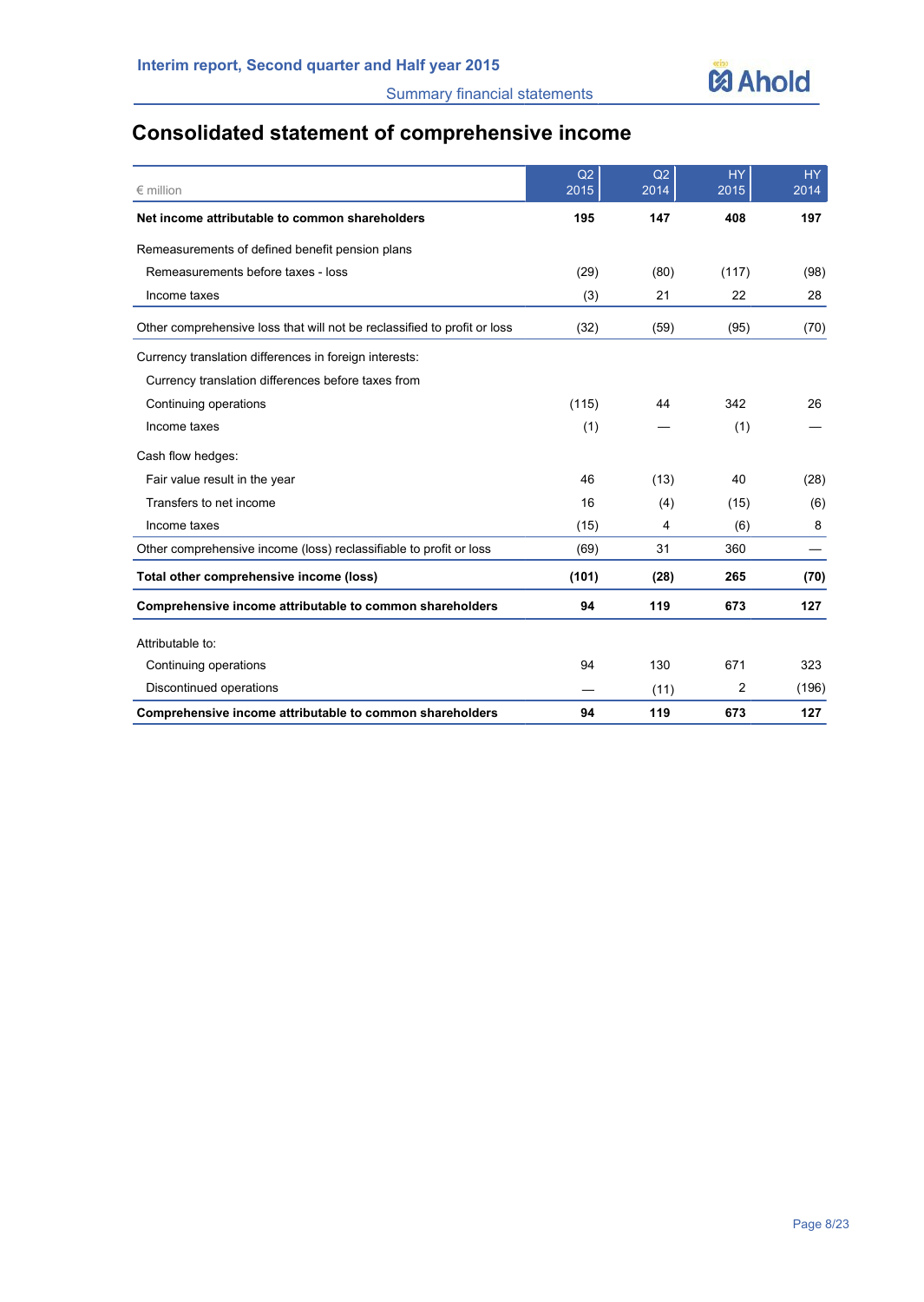

# **Consolidated balance sheet**

| $\epsilon$ million                                           | <b>Note</b> | <b>July 12,</b><br>2015 | December 28,<br>2014 |
|--------------------------------------------------------------|-------------|-------------------------|----------------------|
| <b>Assets</b>                                                |             |                         |                      |
| Property, plant and equipment                                |             | 6,396                   | 6,150                |
| Investment property                                          |             | 575                     | 560                  |
| Intangible assets                                            |             | 1,810                   | 1,763                |
| Investments in joint ventures and associates                 |             | 201                     | 206                  |
| Other non-current financial assets                           |             | 520                     | 482                  |
| Deferred tax assets                                          |             | 551                     | 494                  |
| Other non-current assets                                     |             | 40                      | 35                   |
| <b>Total non-current assets</b>                              |             | 10,093                  | 9,690                |
|                                                              |             |                         |                      |
| Assets held for sale                                         |             | $\overline{2}$          | 7                    |
| Inventories                                                  |             | 1,607                   | 1,589                |
| Receivables                                                  |             | 709                     | 728                  |
| Other current financial assets                               |             | 496                     | 323                  |
| Income taxes receivable                                      |             | 11                      | 59                   |
| Other current assets                                         |             | 235                     | 118                  |
| Cash and cash equivalents                                    | 9           | 1,467                   | 1,624                |
| <b>Total current assets</b>                                  |             | 4,527                   | 4,448                |
|                                                              |             |                         |                      |
| <b>Total assets</b>                                          |             | 14,620                  | 14,138               |
| <b>Equity and liabilities</b>                                |             |                         |                      |
| Equity attributable to common shareholders                   | 8           | 4,993                   | 4,844                |
|                                                              |             |                         |                      |
| Loans                                                        |             | 1,510                   | 1,410                |
| Other non-current financial liabilities                      |             | 2,064                   | 2,039                |
| Pensions and other post-employment benefits                  |             | 441                     | 290                  |
| Deferred tax liabilities                                     |             | 100                     | 150                  |
| Provisions                                                   |             | 708                     | 663                  |
| Other non-current liabilities                                |             | 303                     | 276                  |
| <b>Total non-current liabilities</b>                         |             | 5,126                   | 4,828                |
| Accounts payable                                             |             | 2,501                   | 2,655                |
| Other current financial liabilities                          |             | 287                     | 280                  |
| Income taxes payable                                         |             | 64                      | 22                   |
| Provisions                                                   |             | 261                     | 240                  |
| Other current liabilities                                    |             | 1,388                   | 1,269                |
| <b>Total current liabilities</b>                             |             | 4,501                   | 4,466                |
|                                                              |             |                         |                      |
| <b>Total equity and liabilities</b>                          |             | 14,620                  | 14,138               |
| Quarter-end U.S. dollar exchange rate (euro per U.S. dollar) |             | 0.8957                  | 0.8213               |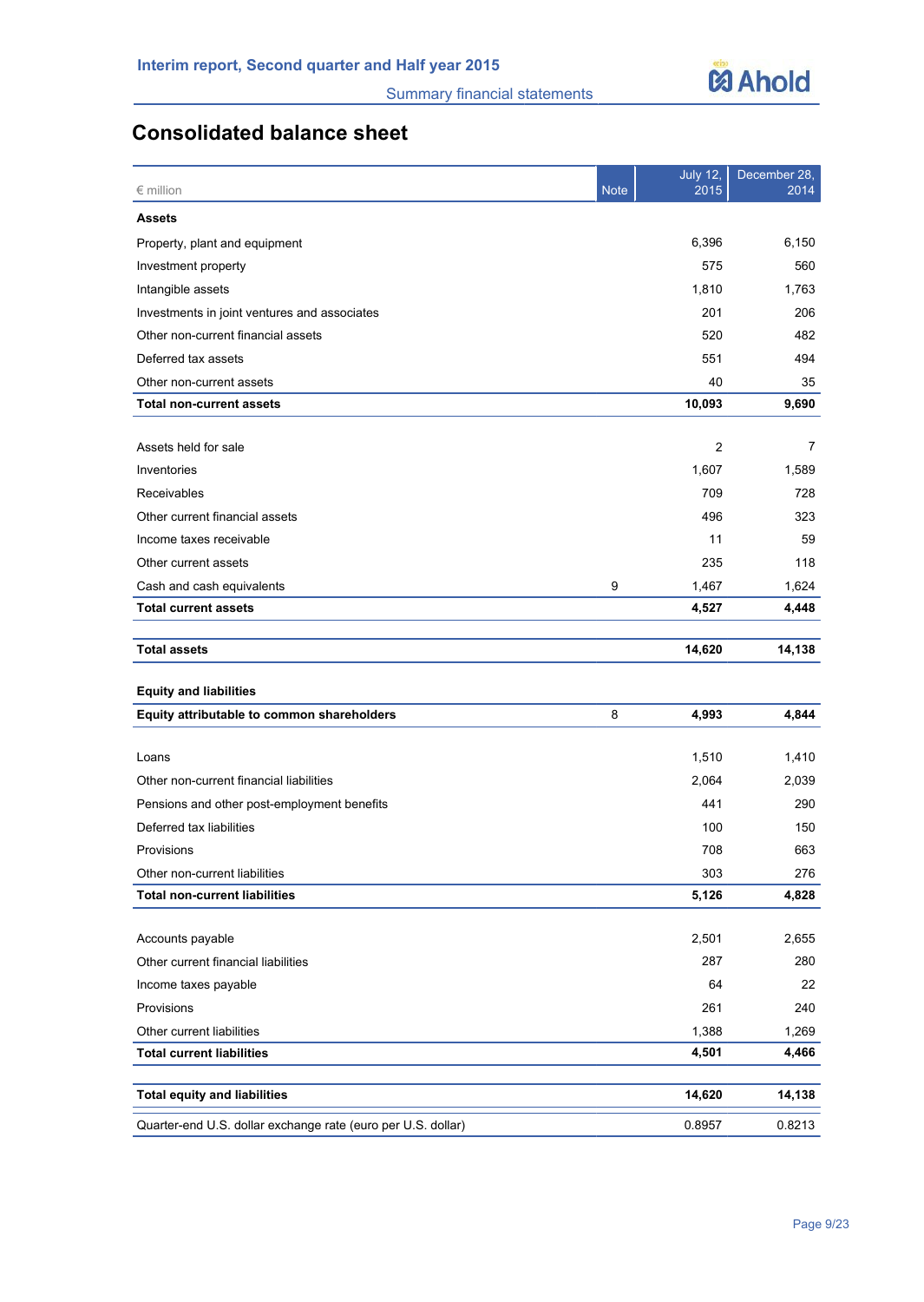

# **Consolidated statement of changes in equity**

| $\epsilon$ million                | <b>Note</b> | <b>Share</b><br>capital | Additional<br>paid-in<br>capital | Currency<br>translation<br>reserve | <b>Cash flow</b><br>hedging<br>reserve | Other<br>reserves<br>including<br>accumulated<br>deficit | Equity<br>attributable<br>to common<br>shareholders |
|-----------------------------------|-------------|-------------------------|----------------------------------|------------------------------------|----------------------------------------|----------------------------------------------------------|-----------------------------------------------------|
| Balance as of December 29, 2013   |             | 318                     | 8,713                            | (492)                              | (81)                                   | (1,938)                                                  | 6,520                                               |
| Net income                        |             |                         |                                  |                                    |                                        | 197                                                      | 197                                                 |
| Other comprehensive income (loss) |             |                         |                                  | 26                                 | (26)                                   | (70)                                                     | (70)                                                |
| Total comprehensive income (loss) |             |                         |                                  | 26                                 | (26)                                   | 127                                                      | 127                                                 |
| <b>Dividends</b>                  |             |                         |                                  |                                    |                                        | (414)                                                    | (414)                                               |
| Capital repayment                 |             | (308)                   | (809)                            |                                    |                                        | 109                                                      | (1,008)                                             |
| Share buyback                     |             |                         |                                  |                                    |                                        | (812)                                                    | (812)                                               |
| Cancellation of treasury shares   |             | (1)                     | (1,060)                          |                                    |                                        | 1,061                                                    |                                                     |
| Share-based payments              |             |                         |                                  |                                    |                                        | 27                                                       | 27                                                  |
| Balance as of July 13, 2014       |             | 9                       | 6,844                            | (466)                              | (107)                                  | (1, 840)                                                 | 4,440                                               |
| Balance as of December 28, 2014   |             | 9                       | 6,844                            | (103)                              | (132)                                  | (1,774)                                                  | 4.844                                               |
| Net income                        |             |                         |                                  |                                    |                                        | 408                                                      | 408                                                 |
| Other comprehensive income (loss) |             |                         |                                  | 341                                | 19                                     | (95)                                                     | 265                                                 |
| Total comprehensive income        |             |                         |                                  | 341                                | 19                                     | 313                                                      | 673                                                 |
| <b>Dividends</b>                  | 8           |                         |                                  |                                    |                                        | (396)                                                    | (396)                                               |
| Share buyback                     | 8           |                         |                                  |                                    |                                        | (161)                                                    | (161)                                               |
| Cancellation of treasury shares   | 8           | (1)                     | (785)                            |                                    |                                        | 786                                                      |                                                     |
| Share-based payments              |             |                         |                                  |                                    |                                        | 33                                                       | 33                                                  |
| Balance as of July 12, 2015       |             | 8                       | 6,059                            | 238                                | (113)                                  | (1, 199)                                                 | 4.993                                               |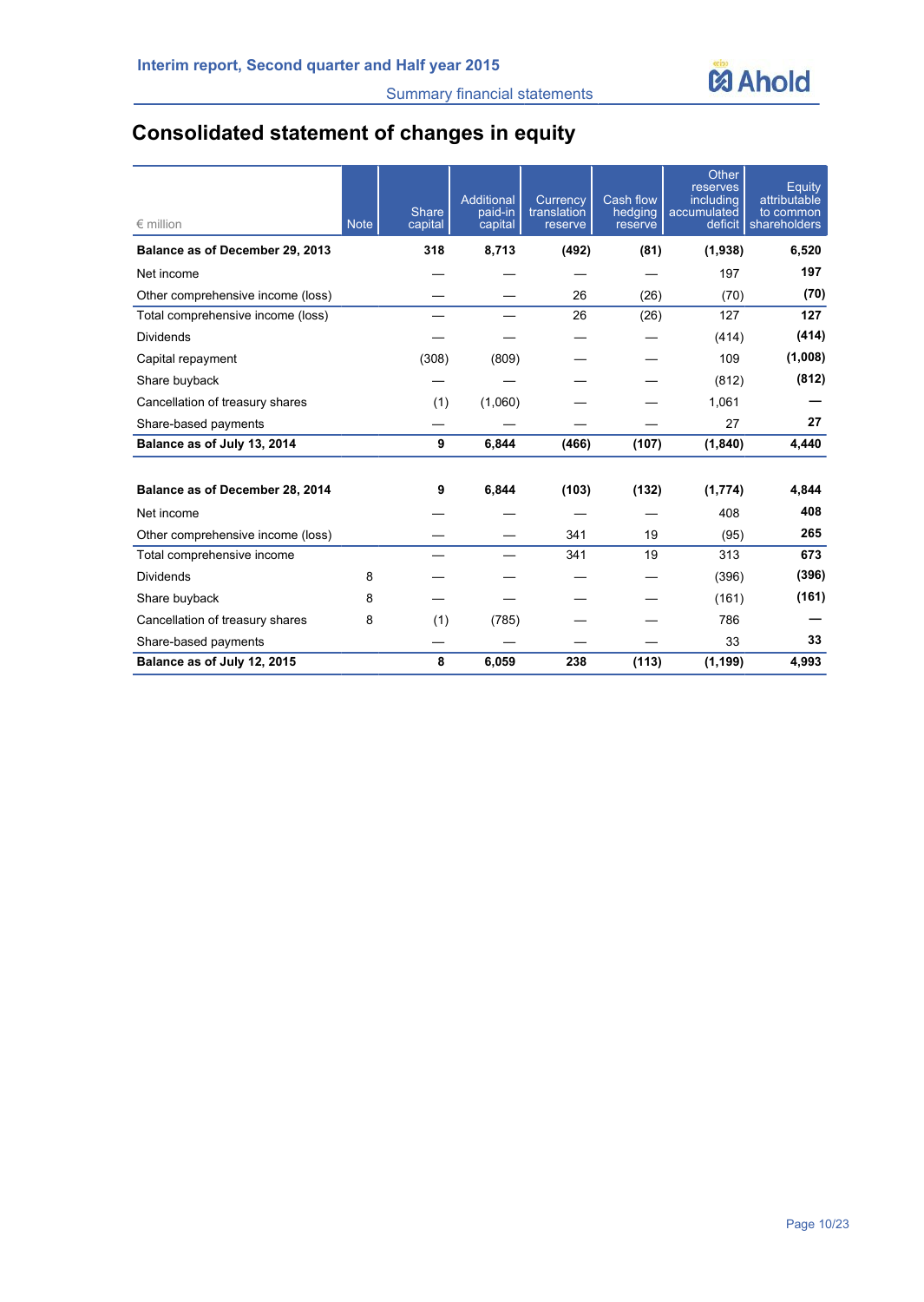# **Consolidated statement of cash flows**

| $\epsilon$ million                                                                   | <b>Note</b> | Q2<br>2015 | Q2<br>2014 | <b>HY</b><br>2015 | HY.<br>2014 |
|--------------------------------------------------------------------------------------|-------------|------------|------------|-------------------|-------------|
| Operating income                                                                     |             | 301        | 260        | 647               | 640         |
| Adjustments for:                                                                     |             |            |            |                   |             |
| Depreciation, amortization, write-downs and impairments                              | 5           | 231        | 197        | 550               | 451         |
| Gains on the sale of assets / disposal groups held for sale                          | 5           | (7)        | (6)        | (9)               | (7)         |
| Share-based compensation expenses                                                    |             | 12         | 9          | 25                | 22          |
| Operating cash flows before changes in operating assets<br>and liabilities           |             | 537        | 460        | 1,213             | 1,106       |
| Changes in working capital:                                                          |             |            |            |                   |             |
| Changes in inventories                                                               |             | 18         | 51         | 67                | 67          |
| Changes in receivables and other current assets                                      |             | (54)       | 38         | (46)              | 6           |
| Changes in payables and other current liabilities                                    |             | 95         | (231)      | (178)             | (175)       |
| Changes in other non-current assets, other non-current<br>liabilities and provisions |             | (3)        | 8          | (10)              | (34)        |
| Cash generated from operations                                                       |             | 593        | 326        | 1,046             | 970         |
| Income taxes paid - net                                                              |             | (33)       | (93)       | (56)              | (216)       |
| Operating cash flows from continuing operations                                      |             | 560        | 233        | 990               | 754         |
| Operating cash flows from discontinued operations                                    |             | (1)        | (4)        | (3)               | (13)        |
| Net cash from operating activities                                                   |             | 559        | 229        | 987               | 741         |
| Purchase of non-current assets                                                       |             | (140)      | (131)      | (345)             | (319)       |
| Divestments of assets / disposal groups held for sale                                |             | 17         | 33         | 26                | 41          |
| Acquisition of businesses, net of cash acquired                                      | 3           | (5)        | (1)        | (13)              | (13)        |
| Divestment of businesses, net of cash divested                                       | 7           | 5          | (4)        | 1                 | (48)        |
| Changes in short-term deposits and similar instruments                               |             | 44         | 223        | (157)             | 1,014       |
| Dividends received from joint ventures                                               |             | 13         | 13         | 15                | 14          |
| Interest received                                                                    |             |            | 1          | $\overline{c}$    | 4           |
| Other                                                                                |             |            | (2)        |                   | (2)         |
| Investing cash flows from continuing operations                                      |             | (66)       | 132        | (471)             | 691         |
| Investing cash flows from discontinued operations                                    |             |            |            |                   |             |
| Net cash from investing activities                                                   |             | (66)       | 132        | (471)             | 691         |
| Interest paid                                                                        |             | (83)       | (79)       | (135)             | (122)       |
| Repayments of loans                                                                  |             | (5)        | (4)        | (20)              | (15)        |
| Repayments of finance lease liabilities                                              |             | (21)       | (16)       | (55)              | (38)        |
| Dividends paid on common shares                                                      | 8           | (396)      | (414)      | (396)             | (414)       |
| Share buyback                                                                        | 8           | (121)      | (373)      | (161)             | (812)       |
| Capital repayment                                                                    |             |            |            |                   | (1,008)     |
| Other cash flows from derivatives                                                    |             |            |            | (11)              | (10)        |
| Other                                                                                |             | 1          | 2          | 5                 | (2)         |
| Financing cash flows from continuing operations                                      |             | (625)      | (884)      | (773)             | (2, 421)    |
| Financing cash flows from discontinued operations                                    |             |            |            |                   | (2)         |
| Net cash from financing activities                                                   |             | (625)      | (884)      | (773)             | (2, 423)    |
| Net cash from operating, investing and financing<br>activities                       | 9           | (132)      | (523)      | (257)             | (991)       |
| Average U.S. dollar exchange rate (euro per U.S. dollar)                             |             | 0.8981     | 0.7309     | 0.8950            | 0.7297      |

For the reconciliation between net cash from operating, investing and financing activities and cash and cash equivalents as presented in the balance sheet, see *Note 9*.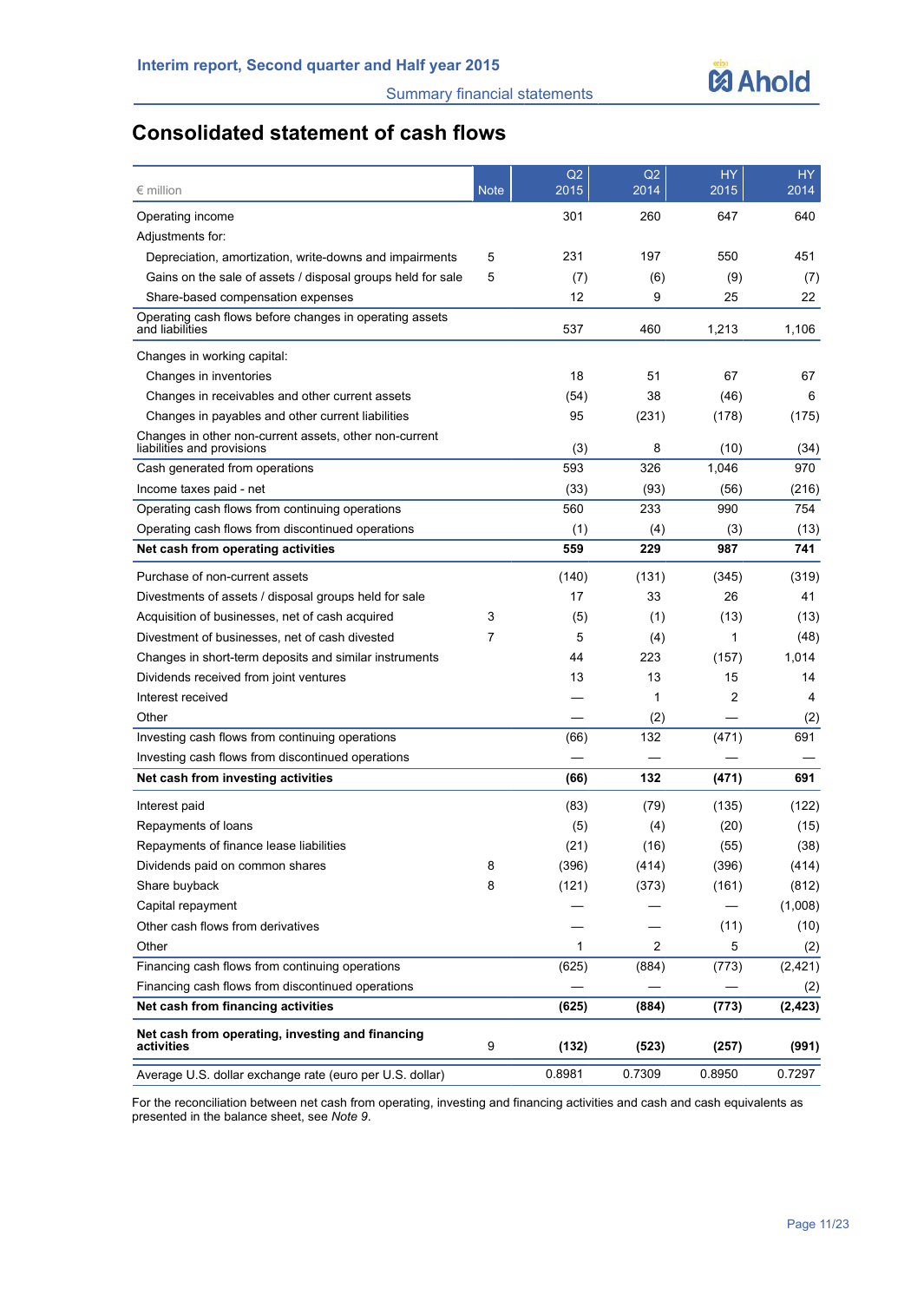

# **Notes to the consolidated summary financial statements**

#### **1. The Company and its operations**

The principal activity of Koninklijke Ahold N.V. ("Ahold" or the "Company" or "Group" or "Ahold Group"), a public limited liability company with its registered seat and head office in Zaandam, the Netherlands, is the operation of retail food stores in the United States and Europe through subsidiaries and joint ventures.

The information in these condensed consolidated interim financial statements ("financial statements") is unaudited.

#### **2. Accounting policies**

#### *Basis of preparation*

These financial statements have been prepared in accordance with IAS 34 "Interim Financial Reporting." The accounting policies applied in these financial statements are consistent with those applied in Ahold's 2014 consolidated financial statements.

Ahold's reporting calendar in 2015 is based on 12 periods of four weeks and one period of five weeks, for a total of 53 weeks. The 2014 reporting calendar is based on 13 periods of four weeks, for a total of 52 weeks. In 2015 and 2014, the first quarter comprised 16 weeks and the second quarter comprised 12 weeks.

#### *New and revised IFRSs effective in 2015*

#### *Contributions from employees to defined benefit plans - Amendments to IAS 19*

The objective of the amendments was to simplify the accounting for contributions that are independent of the number of years of employee service, for example, employee contributions that are calculated according to a fixed percentage of salary. The simplification was to allow entities the option to recognize employee contributions as a reduction of service costs in the period in which the related service is rendered, instead of attributing the employee contributions to periods of service. The amendments have no impact on the Group, as Ahold has chosen not to avail itself of the practical expedient offered in the amendment and will continue to attribute employee contributions to periods of service.

#### *IFRIC 21 Levies*

IFRIC 21 addresses the issue of when to recognize a liability to pay a levy imposed by a government. The interpretation defines a levy and specifies that the obligating event that gives rise to the liability is the activity that triggers the payment of the levy, as identified by legislation. The adoption of IFRIC 21 does not have a significant financial effect on the consolidated financial statements of the Group.

#### *Annual improvements to IFRSs 2010-2012 and to IFRSs 2011-2013*

Annual improvements to IFRSs 2010-2012 Cycle and annual improvements to IFRSs 2011-2013 Cycle made a number of amendments to various IFRSs, which, based on Ahold's current financial position, will not have a significant effect on the consolidated financial statements.

#### **3. Business combinations**

On August 14, 2012, Ahold announced that its Albert Heijn division had completed the acquisition of 78 C1000 and four Jumbo stores from Jumbo for €290 million in cash, with €273 million paid by July 12, 2015 (of which €7 million was paid in the first half year of 2015). Final settlements will occur as agreements are finalized. As of July 12, 2015, Ahold had reached agreements concerning 75 franchisees, of which 69 stores have been converted and opened under the Albert Heijn banner, four stores have been divested directly upon acquisition and two stores are yet to be converted and opened. For the remaining seven stores, Ahold did not reach agreements with the franchisees and these stores will be transferred back to Jumbo. During the first half of this year, Ahold recognized an €8.6 million impairment loss of prepaid consideration. Goodwill recognized in the amount of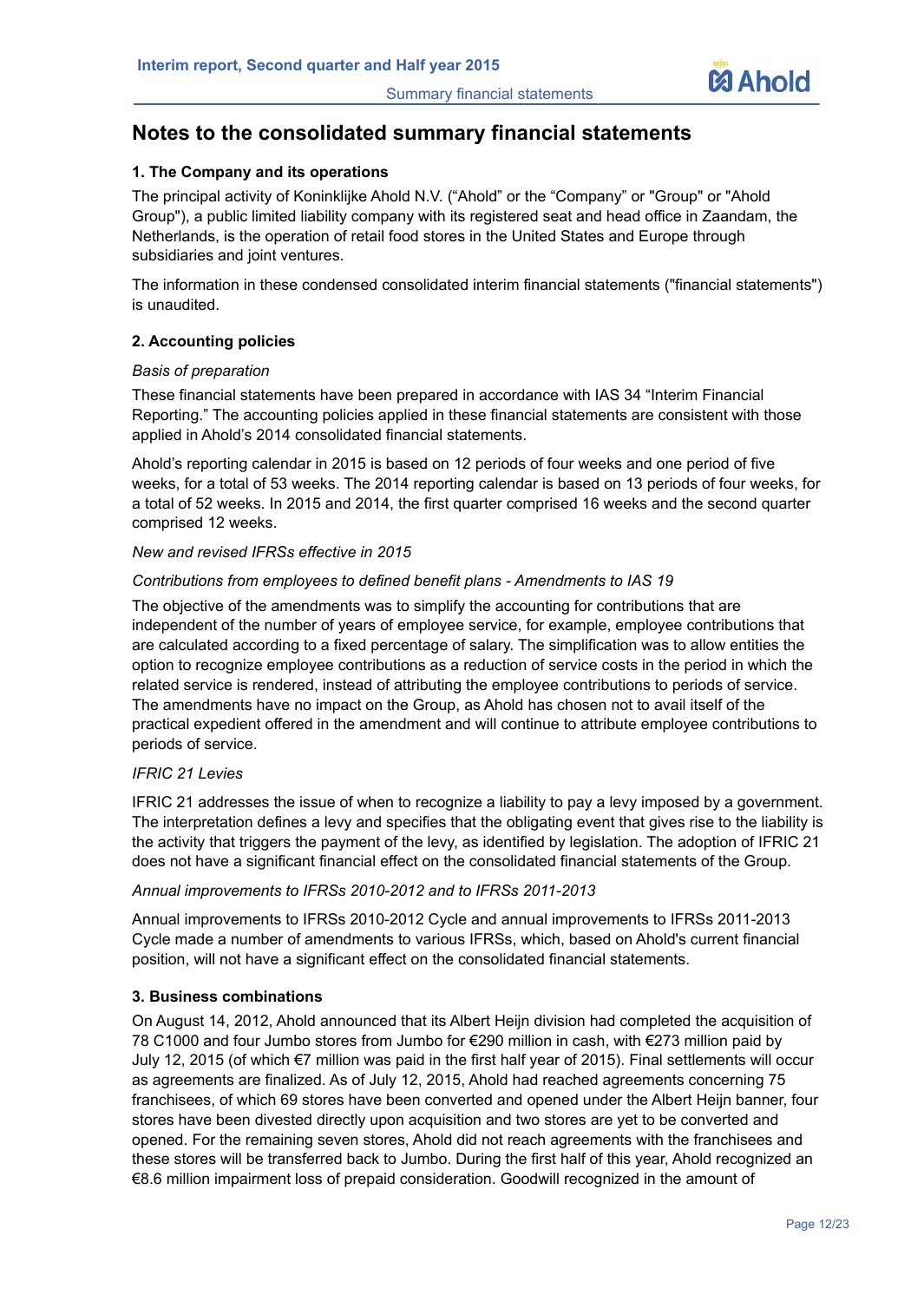

€235 million by July 12, 2015 (HY 2015: €61 million), which will not be deductible for tax purposes, represents expected synergies from the combination of operations, as well as the ability to expand Ahold's geographic reach.

The 15 stores that were converted to the Albert Heijn banner in the first half of 2015 have contributed €34 million to HY 2015 net sales and an insignificant amount to net income in HY 2015.

#### *Other acquisitions*

Ahold completed several minor store acquisitions for a combined purchase consideration of €6 million.

The allocation of the fair value of the net assets acquired and the goodwill arising from the acquisitions during 2015 is as follows:

| $\epsilon$ million                            | Jumbo | Other | Total |
|-----------------------------------------------|-------|-------|-------|
| Goodwill                                      | 61    | 12    | 73    |
| Reversal of other intangible assets           | (54)  |       | (54)  |
| Other non-current assets                      |       |       |       |
| Current assets                                |       | (3)   | (3)   |
| Other non-current liabilities                 |       | (4)   | (4)   |
| Acquisition of business, net of cash acquired |       | 6     | 13    |

A reconciliation of Ahold's goodwill balance, which is presented within intangible assets, is as follows:

| $\epsilon$ million                         | Goodwill |
|--------------------------------------------|----------|
| As of December 28, 2014                    |          |
| At cost                                    | 1,039    |
| Accumulated impairment losses              | (8)      |
| Opening carrying amount                    | 1,031    |
| Acquisitions through business combinations | 73       |
| Divestments of businesses                  | (6)      |
| Impairment losses                          |          |
| Exchange rate differences                  | 30       |
| Closing carrying amount                    | 1,128    |
| As of July 12, 2015                        |          |
| At cost                                    | 1,137    |
| Accumulated impairment losses              | (9)      |
| <b>Carrying amount</b>                     | 1,128    |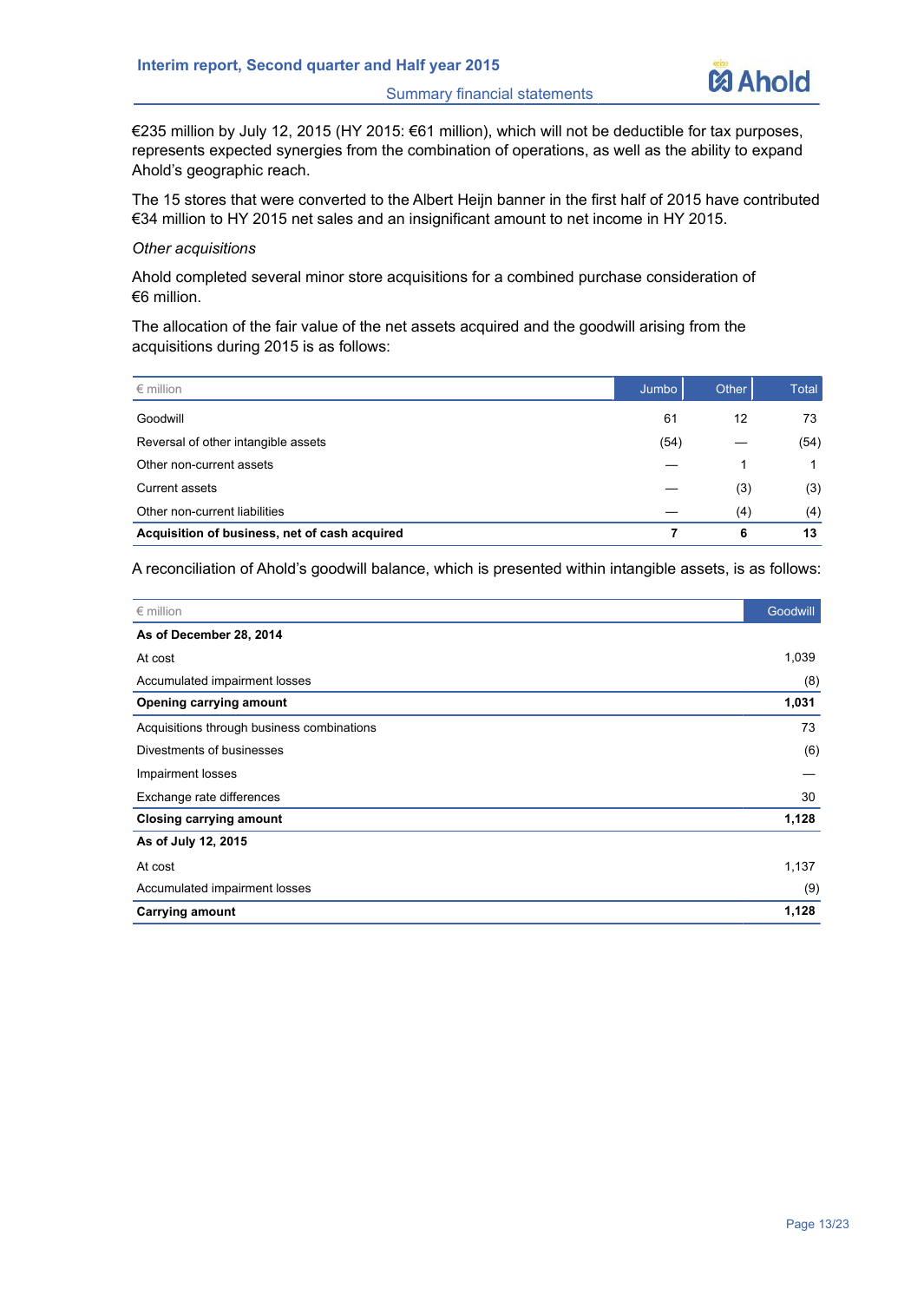

#### **4. Segment reporting**

Ahold's retail operations are presented in three reportable segments. In addition, Other retail, consisting of Ahold's unconsolidated joint venture JMR, and Ahold's Corporate Center are presented separately.

| Reportable segment | Included in the Reportable segment                                                                              |
|--------------------|-----------------------------------------------------------------------------------------------------------------|
| Ahold USA          | Stop & Shop New England, Stop & Shop New York Metro, Giant Landover, Giant<br>Carlisle and Peapod               |
| The Netherlands    | Albert Heijn, Albert Heijn Belgium, Albert Heijn Germany, Etos, Gall & Gall, bol.com and<br>Albert Heiln Online |
| Czech Republic     | Albert                                                                                                          |
|                    |                                                                                                                 |

| <b>Other</b>     | Included in Other                                                           |
|------------------|-----------------------------------------------------------------------------|
| Other retail     | Unconsolidated joint venture JMR (49%)                                      |
| Corporate Center | Corporate Center staff (the Netherlands, Switzerland and the United States) |

#### **Net sales**

Net sales per segment are as follows:

|                                                             | Q2<br>2015 | Q2<br>2014 | <b>HY</b><br>2015 | HY.<br>2014 |
|-------------------------------------------------------------|------------|------------|-------------------|-------------|
| \$ million                                                  |            |            |                   |             |
| Ahold USA                                                   | 6,010      | 6,029      | 13,884            | 14,069      |
| Average U.S. dollar exchange rate<br>(euro per U.S. dollar) | 0.8981     | 0.7309     | 0.8950            | 0.7297      |
| CZK million                                                 |            |            |                   |             |
| Czech Republic                                              | 10,932     | 8,395      | 25,140            | 19,781      |
| Average Czech Crown exchange rate<br>(euro per Czech Crown) | 0.0366     | 0.0364     | 0.0364            | 0.0364      |
| $\epsilon$ million                                          |            |            |                   |             |
| Ahold USA                                                   | 5,398      | 4,408      | 12,424            | 10,267      |
| The Netherlands                                             | 2,890      | 2,706      | 6,638             | 6,253       |
| Czech Republic                                              | 400        | 306        | 915               | 721         |
| <b>Ahold Group</b>                                          | 8,688      | 7,420      | 19,977            | 17,241      |

#### **Operating income**

Operating income (loss) per segment is as follows:

|                       | Q2<br>2015 | Q2<br>2014 | HY.<br>2015 | HY<br>2014 |
|-----------------------|------------|------------|-------------|------------|
| \$ million            |            |            |             |            |
| Ahold USA             | 217        | 218        | 484         | 525        |
| CZK million           |            |            |             |            |
| <b>Czech Republic</b> | 18         | 170        | (264)       | 408        |
| $\epsilon$ million    |            |            |             |            |
| Ahold USA             | 195        | 160        | 433         | 384        |
| The Netherlands       | 132        | 119        | 291         | 294        |
| <b>Czech Republic</b> |            | 6          | (10)        | 15         |
| Corporate Center      | (26)       | (25)       | (67)        | (53)       |
| <b>Ahold Group</b>    | 301        | 260        | 647         | 640        |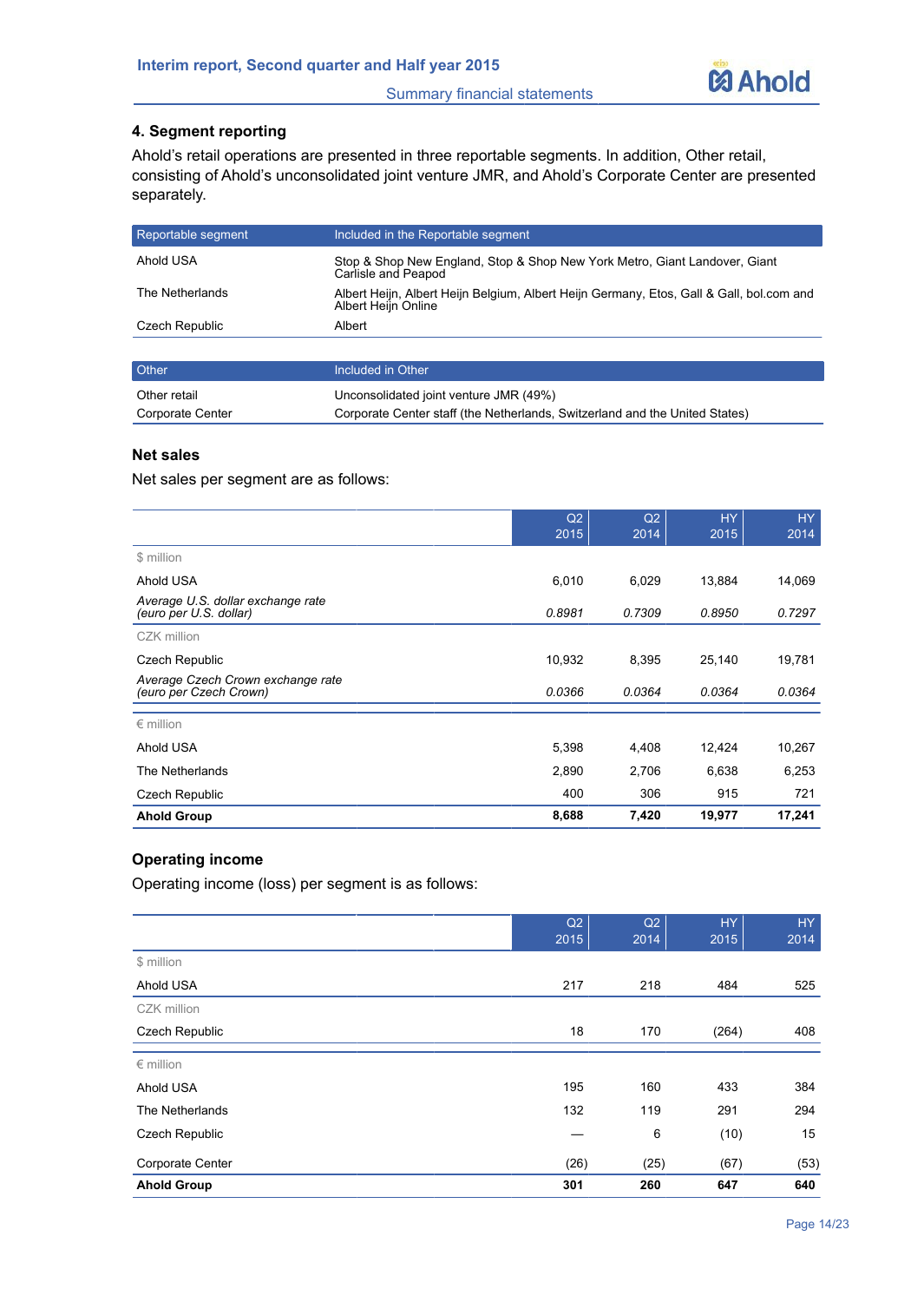

#### **5. Expenses by nature**

The aggregate of cost of sales and operating expenses is specified by nature as follows:

|                                       | Q2    | Q2    | <b>HY</b> | HY     |
|---------------------------------------|-------|-------|-----------|--------|
| $\epsilon$ million                    | 2015  | 2014  | 2015      | 2014   |
| Cost of product                       | 6,062 | 5,206 | 13,921    | 12,083 |
| Labor costs                           | 1,313 | 1,092 | 3,006     | 2,505  |
| Other operational expenses            | 645   | 562   | 1,528     | 1,305  |
| Depreciation and amortization         | 228   | 192   | 533       | 442    |
| Rent expenses and income - net        | 143   | 109   | 334       | 264    |
| Impairment losses and reversals - net | 3     | 5     | 17        | 9      |
| Gains on the sale of assets - net     | (7)   | (6)   | (9)       | (7)    |
| <b>Total</b>                          | 8,387 | 7,160 | 19,330    | 16,601 |

#### **6. Income taxes**

The decrease in income tax is mainly the result of one-time items.

#### **7. Assets and liabilities held for sale and discontinued operations**

Income from discontinued operations is specified as follows:

|                                                                 | Q <sub>2</sub> | Q <sub>2</sub> | <b>HY</b>    | HY.   |
|-----------------------------------------------------------------|----------------|----------------|--------------|-------|
| $\epsilon$ million                                              | 2015           | 2014           | 2015         | 2014  |
| Slovakia                                                        |                |                |              | (2)   |
| Other <sup>1</sup>                                              |                |                |              | (1)   |
| Operating results from discontinued operations <sup>2</sup>     |                |                |              | (3)   |
|                                                                 |                |                |              |       |
| U.S. Foodservice <sup>4</sup>                                   |                | (12)           |              | (192) |
| Slovakia                                                        |                |                |              | (1)   |
| Other $1$                                                       |                |                | 2            |       |
| Results on divestments of discontinued operations <sup>3</sup>  |                | (12)           | 2            | (193) |
| Income (loss) from discontinued operations, net of income taxes |                | (11)           | $\mathbf{2}$ | (196) |

*1 Includes adjustments to the result on various discontinued operations and past divestments.*

*2 Operating results from discontinued operations are after net income tax benefits of nil for the second quarter of 2015 and 2014 (YTD 2015: nil, YTD 2014: €2 million).*

*3 Results on divestments are after net income tax expense of nil and €8 million for the second quarter of 2015 and 2014, respectively (YTD 2015: €1 million, YTD 2014: €31 million benefit).*

*4 Q2 2014 comprises legal costs of €4 million (YTD 2014: €7 million) and an income tax adjustment on the net settlement provision of €8 million (YTD 2014: 185 million) related to the Waterbury litigation.* 

#### The cash flows from the divestment of businesses as presented in the cash flow statement are as follows:

|                                                       | Q <sub>2</sub> | Q2   | <b>HY</b> | <b>HY</b> |
|-------------------------------------------------------|----------------|------|-----------|-----------|
| $\epsilon$ million                                    | 2015           | 2014 | 2015      | 2014      |
| Proceeds from divestment of stores in the Netherlands | 6              |      | 6         |           |
| Proceeds from divestment of Slovakia                  |                |      |           | (34)      |
| Net cash flows related to other past divestments      | (1)            | (4)  | (5)       | (9)       |
| Divestment of businesses                              | 5              | (4)  |           | (43)      |
| Cash divested                                         |                |      |           | (5)       |
| Divestment of businesses, net of cash divested        |                | (4)  |           | (48)      |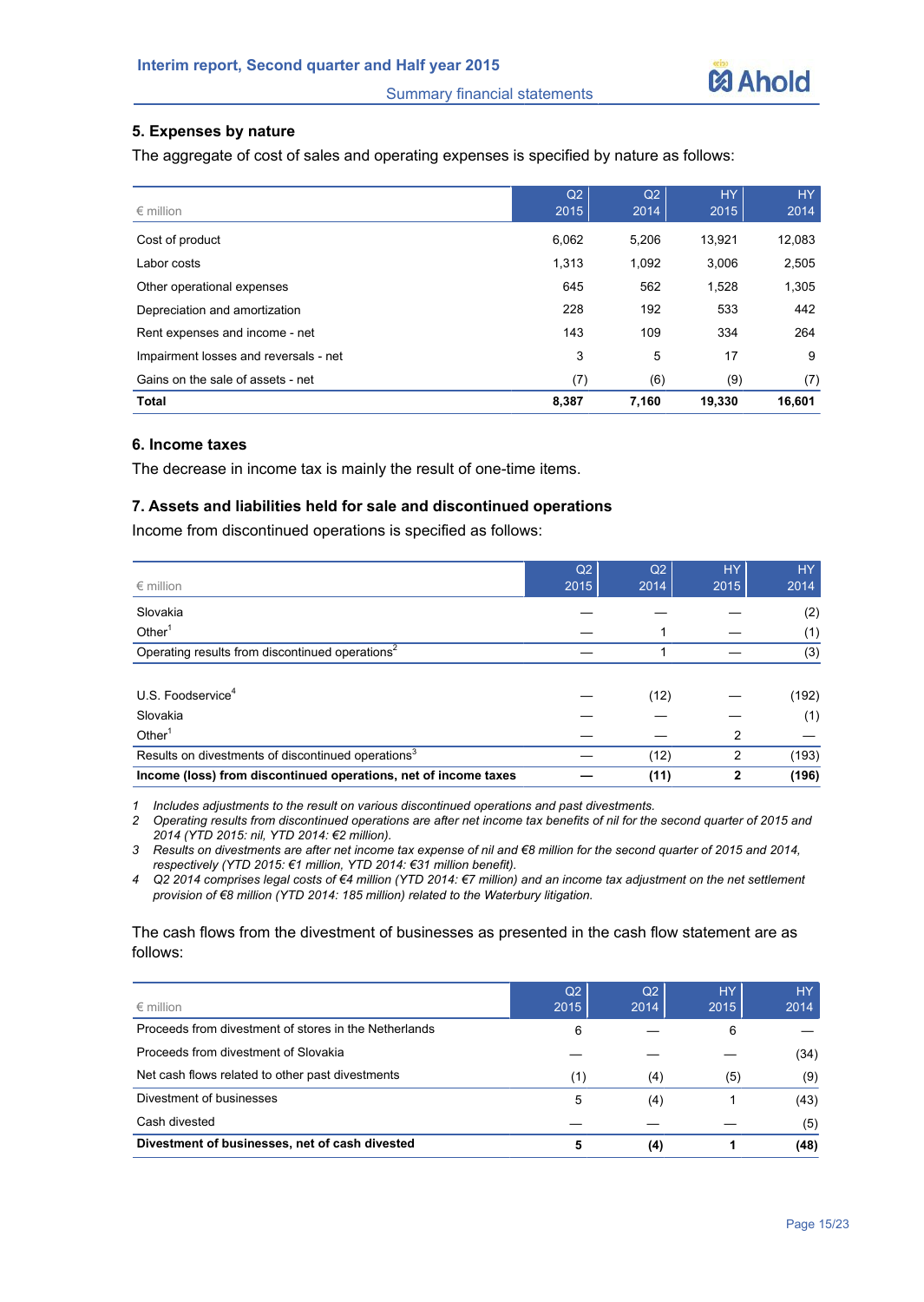

#### **8. Equity attributable to common shareholders**

#### *Dividend on common shares*

On April 15, 2015, the General Meeting of Shareholders approved the dividend over 2014 of €0.48 per common share (€396 million in the aggregate). This dividend was paid on April 30, 2015.

#### *Share buyback*

On February 26, 2015, Ahold announced its decision to return €500 million to its shareholders by way of a share buyback program, to be completed over a 12-month period. Under this program, 8,795,407 of the Company's own shares were repurchased and delivered in the first half of 2015. Shares were repurchased at an average price of €18.32 per share for a total amount of €161 million. As a result of the announcement that Ahold will merge with Delhaize (see *Note 12*), the share buyback program has been terminated.

On July 7, 2015, Ahold cancelled 60,000,000 shares purchased in this and prior share buyback programs.

The number of outstanding common shares as of July 12, 2015, was 818,047,344 (December 28, 2014: 822,597,462). The decrease is the net effect of the share buyback and the re-issuance of treasury shares for the delivery of the shares vested under the Global Reward Opportunity program.

#### **9. Cash flow**

The following table presents the reconciliation between the statement of cash flows and the cash and cash equivalents as presented on the balance sheet:

| $\epsilon$ million                                                                                                                                              | <b>HY</b><br>2015 | HY.<br>2014 |
|-----------------------------------------------------------------------------------------------------------------------------------------------------------------|-------------------|-------------|
| Cash and cash equivalents at the beginning of the year                                                                                                          | 1.624             | 2,496       |
| Restricted cash                                                                                                                                                 | (9)               | (4)         |
| Cash and cash equivalents related to discontinued operations                                                                                                    |                   | 5           |
| Cash and cash equivalents at the beginning of the year, excluding restricted cash and including<br>cash and cash equivalents related to discontinued operations | 1.615             | 2.497       |
| Net cash from operating, investing and financing activities                                                                                                     | (257)             | (991)       |
| Effect of exchange rate differences on cash and cash equivalents                                                                                                | 102               | 9           |
| Restricted cash                                                                                                                                                 |                   | 4           |
| Cash and cash equivalents of continuing operations at the end of the quarter                                                                                    | 1.467             | 1,519       |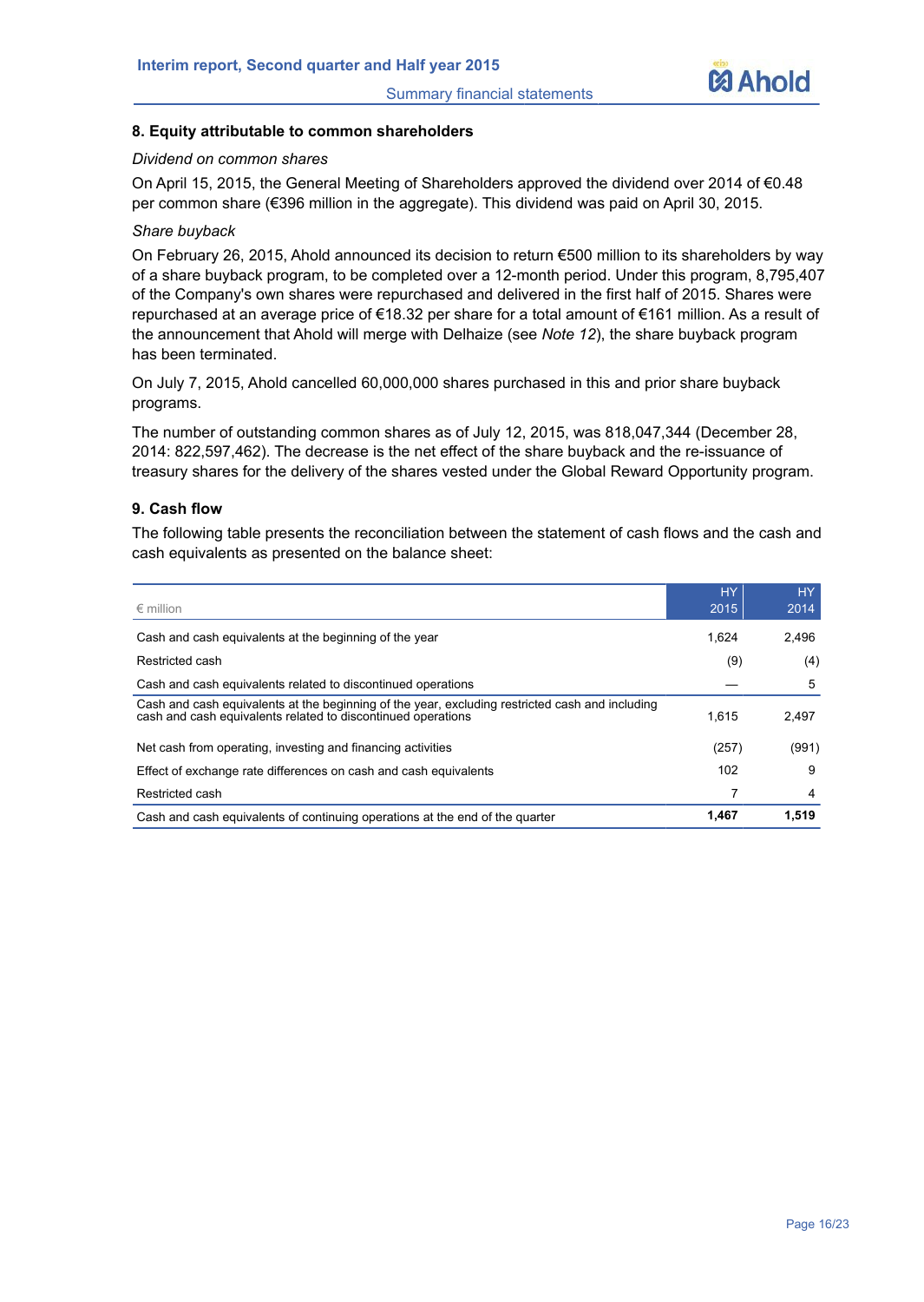

#### **10. Financial instruments**

#### *Fair values of financial instruments*

The following table presents the fair values of financial instruments, based on Ahold's categories of financial instruments, including current portions, compared to the carrying amounts at which these instruments are included on the balance sheet:

|                                             | July 12, 2015      |               | December 28, 2014  |               |  |
|---------------------------------------------|--------------------|---------------|--------------------|---------------|--|
| $\epsilon$ million                          | Carrying<br>amount | Fair<br>value | Carrying<br>amount | Fair<br>value |  |
| Loans receivable                            | 45                 | 53            | 42                 | 50            |  |
| Trade and other (non) current receivables   | 711                | 711           | 731                | 731           |  |
| Reinsurance assets                          | 197                | 197           | 177                | 177           |  |
| Total loans and receivables                 | 953                | 961           | 950                | 958           |  |
| Cash and cash equivalents                   | 1,467              | 1,467         | 1,624              | 1,624         |  |
| Short-term deposits and similar instruments | 430                | 430           | 262                | 262           |  |
| Derivatives                                 | 332                | 332           | 311                | 311           |  |
| Available for sale                          | 5                  | 5             | 5                  | 5             |  |
| <b>Total financial assets</b>               | 3,187              | 3,195         | 3,152              | 3,160         |  |

|                                                | July 12, 2015      |               | December 28, 2014  |               |  |
|------------------------------------------------|--------------------|---------------|--------------------|---------------|--|
| $\epsilon$ million                             | Carrying<br>amount | Fair<br>value | Carrying<br>amount | Fair<br>value |  |
| <b>Notes</b>                                   | (1, 123)           | (1, 341)      | (1,040)            | (1,282)       |  |
| Other loans                                    | (3)                | (3)           | (3)                | (3)           |  |
| Financing obligations                          | (406)              | (405)         | (387)              | (391)         |  |
| Mortgages payable                              | (10)               | (11)          | (10)               | (11)          |  |
| Finance lease liabilities                      | (1,268)            | (1,635)       | (1,213)            | (1,574)       |  |
| Cumulative preferred financing shares          | (497)              | (551)         | (497)              | (564)         |  |
| Dividend cumulative preferred financing shares | (12)               | (12)          | (21)               | (21)          |  |
| Accounts payable                               | (2,501)            | (2,501)       | (2,655)            | (2,655)       |  |
| Short-term borrowings                          | (52)               | (52)          | (47)               | (47)          |  |
| Interest payable                               | (15)               | (15)          | (26)               | (26)          |  |
| Reinsurance liabilities                        | (218)              | (218)         | (191)              | (191)         |  |
| Other                                          | (54)               | (60)          | (43)               | (51)          |  |
| Total non-derivative financial liabilities     | (6, 159)           | (6,804)       | (6, 133)           | (6, 816)      |  |
| Derivatives                                    | (210)              | (210)         | (251)              | (251)         |  |
| <b>Total financial liabilities</b>             | (6, 369)           | (7,014)       | (6, 384)           | (7,067)       |  |

#### *Financial assets and liabilities measured at fair value on the balance sheet*

Of Ahold's categories of financial instruments, only derivatives, assets available for sale and reinsurance assets (liabilities) are measured and recognized on the balance sheet at fair value. These fair value measurements are categorized within Level 2 of the fair value hierarchy. The Company uses inputs other than quoted prices that are observable for the asset or liability, either directly (i.e., as prices) or indirectly (i.e., derived from prices). The fair value of derivative instruments is measured by using either a market or income approach (mainly present value techniques). Foreign currency forward contracts are measured using quoted forward exchange rates and yield curves derived from quoted interest rates that match the maturity of the contracts. Interest rate swaps are measured at the present value of expected future cash flows. Expected future cash flows are discounted by using the applicable yield curves derived from quoted interest rates.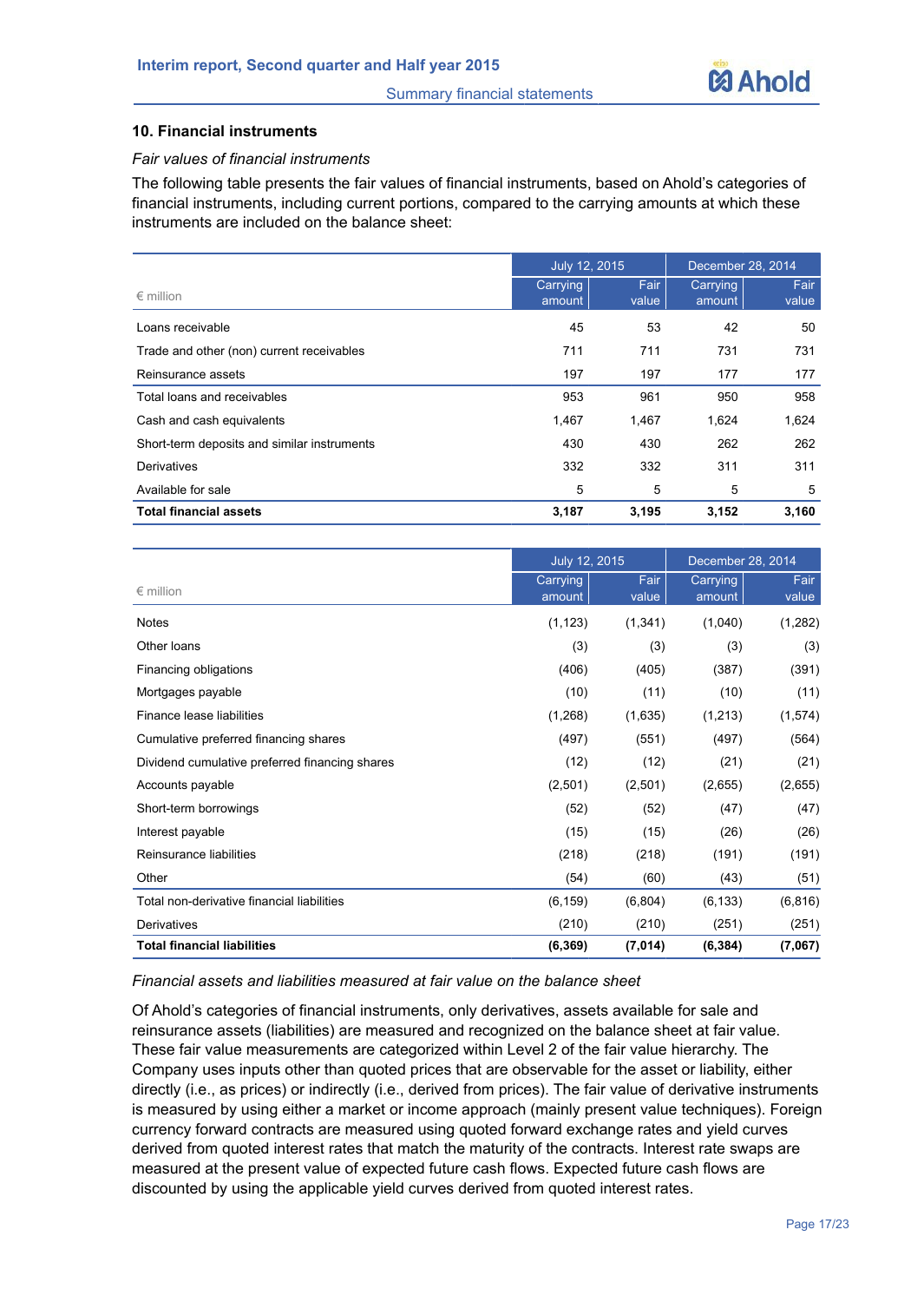

The valuation of Ahold's derivative instruments is adjusted for the credit risk of the counterparty, called Credit Valuation Adjustment ("CVA"), and for the reporting entity's own credit risk, called Debit Valuation Adjustment ("DVA"). The CVA / DVA calculations have been added to the risk-free fair value of Ahold's interest and cross-currency swaps. The valuation technique for the CVA / DVA calculation is based on relevant observable market inputs.

The carrying amount of receivables, cash and cash equivalents, accounts payable, short-term deposits and similar instruments, and other current financial assets and liabilities approximate their fair values because of the short-term nature of these instruments and, for receivables, because of the fact that any recoverability loss is reflected in an impairment loss. The fair values of quoted borrowings are based on ask-market quoted prices at the end of the reporting period. The fair value of other non-derivative financial assets and liabilities that are not traded in an active market are estimated using discounted cash flow analyses based on prevailing market rates. The fair value calculation method and the conditions for redemption and conversion of the cumulative preferred financing shares are disclosed in *Note 22* of Ahold's Annual Report 2014. The accrued interest is included in other current financial liabilities and not in the carrying amounts of non-derivative financial assets and liabilities.

#### **11. Commitments and contingencies**

A comprehensive overview of commitments and contingencies as of December 28, 2014, was included in *Note 34* of Ahold's 2014 consolidated financial statements, which were published as part of Ahold's Annual Report 2014 on February 26, 2015. There were no significant changes to this overview through Q2 2015.

#### **12. Merger with Delhaize**

On June 24, 2015, Ahold and Delhaize announced their intention to merge their businesses through a merger of equals. As a result of this announcement, Ahold has terminated its ongoing share buyback program and €1 billion will be returned to Ahold shareholders via a capital return and a reverse stock split prior to completion of the merger. Delhaize shareholders will receive 4.75 Ahold ordinary shares for each Delhaize ordinary share. Upon completion, Ahold shareholders will own approximately 61% of the combined company's equity and Delhaize shareholders will own approximately 39%. The transaction is expected to be completed mid-2016, following regulatory clearances, associate consultation procedures and shareholder approval.

#### **13. Subsequent events**

On July 20, 2015, Ahold announced that it had entered into an agreement with The Great Atlantic & Pacific Tea Company to acquire 25 A&P stores in Greater New York for \$146 million. The agreement is subject to further terms and conditions and to court approval in A&P's bankruptcy case filed on July 19, 2015, which include the potential of a subsequent auction under which other higher bid or bids could be received and accepted by A&P for these stores. The agreement is also conditioned on regulatory requirements, including expiration of the applicable waiting period under the Hart-Scott-Rodino Antitrust Improvements Act of 1976. The purchase is currently expected to close within the second half of 2015.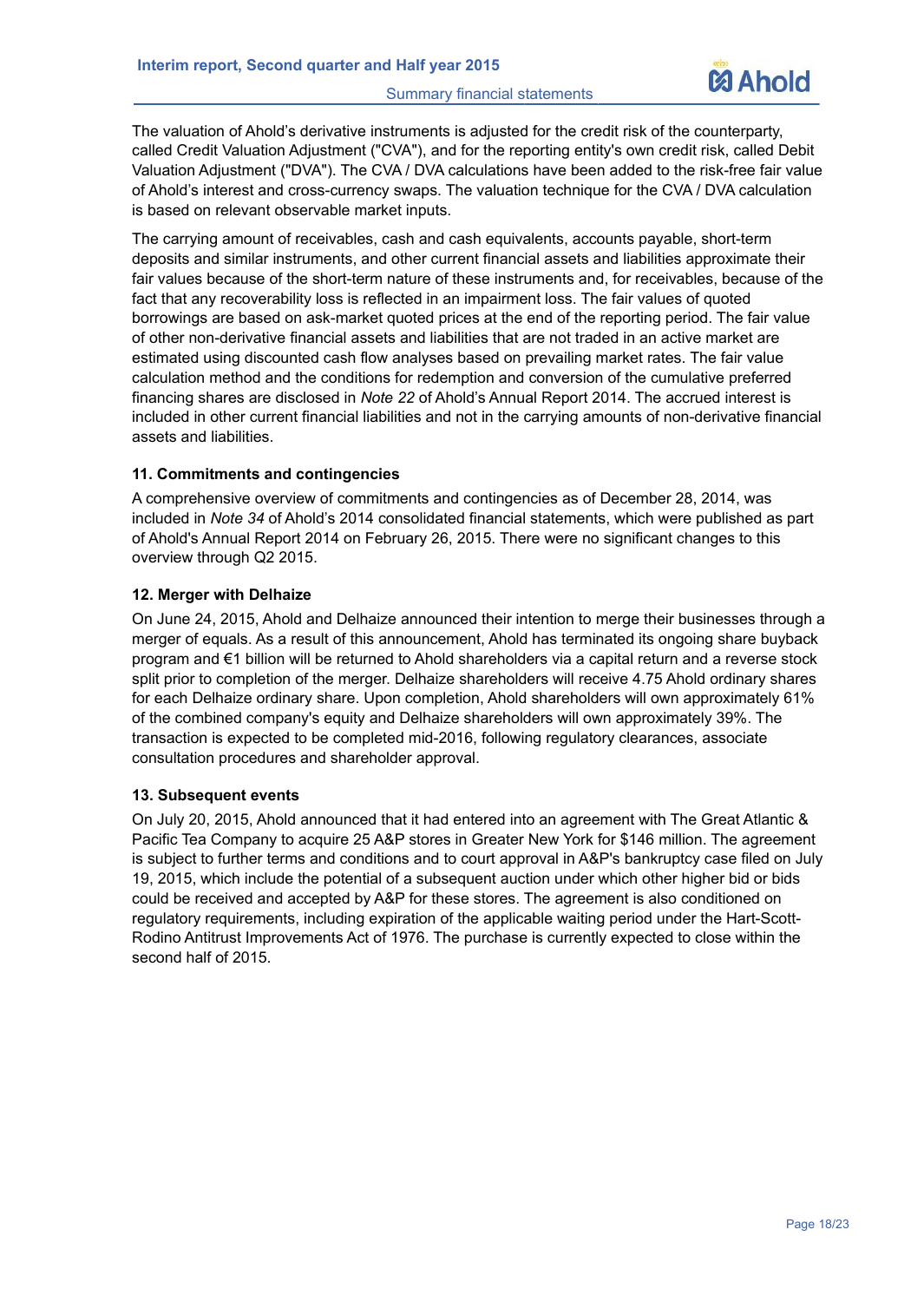

# **Other financial and operating information**

#### **Net sales per channel**

| $\epsilon$ million        | Q2<br>2015 | Q2<br>2014 | $\frac{9}{6}$<br>change | % change<br>constant<br>rates | <b>HY</b><br>2015 | HY.<br>2014 | %<br>change | % change<br>constant<br>rates |
|---------------------------|------------|------------|-------------------------|-------------------------------|-------------------|-------------|-------------|-------------------------------|
| Online sales <sup>1</sup> | 352        | 273        | 28.9%                   | 19.7%                         | 800               | 635         | 26.0%       | 16.4%                         |
| Store sales <sup>2</sup>  | 8.336      | 7.147      | 16.6%                   | 2.5%                          | 19.177            | 16.606      | 15.5%       | 1.6%                          |
| <b>Total net sales</b>    | 8,688      | 7,420      | 17.1%                   | 3.1%                          | 19,977            | 17.241      | 15.9%       | 2.1%                          |

*1. Total net consumer online sales increased 32.3% in the second quarter to €385 million (HY 2015: increased 28.3% to €867 million). Net consumer online sales is a non-GAAP measure. See section* Use of non-GAAP financial measures *for more information on the use of non-GAAP measures.*

*2. Store sales also includes sales under franchise agreements and other sales to third parties.*

#### **Underlying operating income<sup>1</sup>**

Underlying operating income per segment is as follows:

| $\epsilon$ million | <b>Underlying</b><br>operating<br>income<br>Q2 2015 |     | Gains on the<br>Impairments sale of assets | Restructuring<br>and related<br>charges | Operating<br>income<br>Q2 2015 |
|--------------------|-----------------------------------------------------|-----|--------------------------------------------|-----------------------------------------|--------------------------------|
| Ahold USA          | 212                                                 | (3) | 4                                          | (18)                                    | 195                            |
| The Netherlands    | 130                                                 |     | 3                                          | (1)                                     | 132                            |
| Czech Republic     | 4                                                   |     |                                            | (4)                                     |                                |
| Corporate Center   | (15)                                                |     |                                            | (11)                                    | (26)                           |
| <b>Ahold Group</b> | 331                                                 | (3) |                                            | (34)                                    | 301                            |

*1 Underlying operating income is a non-GAAP measure. See section Use of non-GAAP financial measures for more information on the use of non-GAAP measures.*

#### Underlying operating income in local currency for Q2 2015 is \$236 million for Ahold USA and CZK 113 million for Czech Republic.

| $\epsilon$ million | <b>Underlying</b><br>operating<br>income<br>Q2 2014 | Impairments | Gains on the<br>sale of assets | Restructuring<br>and related<br>charges | Operating<br>income<br>Q2 2014 |
|--------------------|-----------------------------------------------------|-------------|--------------------------------|-----------------------------------------|--------------------------------|
| Ahold USA          | 162                                                 | (2)         |                                |                                         | 160                            |
| The Netherlands    | 134                                                 | (3)         | 6                              | (18)                                    | 119                            |
| Czech Republic     | 6                                                   |             |                                |                                         | 6                              |
| Corporate Center   | (14)                                                |             |                                | (11)                                    | (25)                           |
| <b>Ahold Group</b> | 288                                                 | (5)         | 6                              | (29)                                    | 260                            |

Underlying operating income in local currency for Q2 2014 is \$221 million for Ahold USA and CZK 166 million for Czech Republic.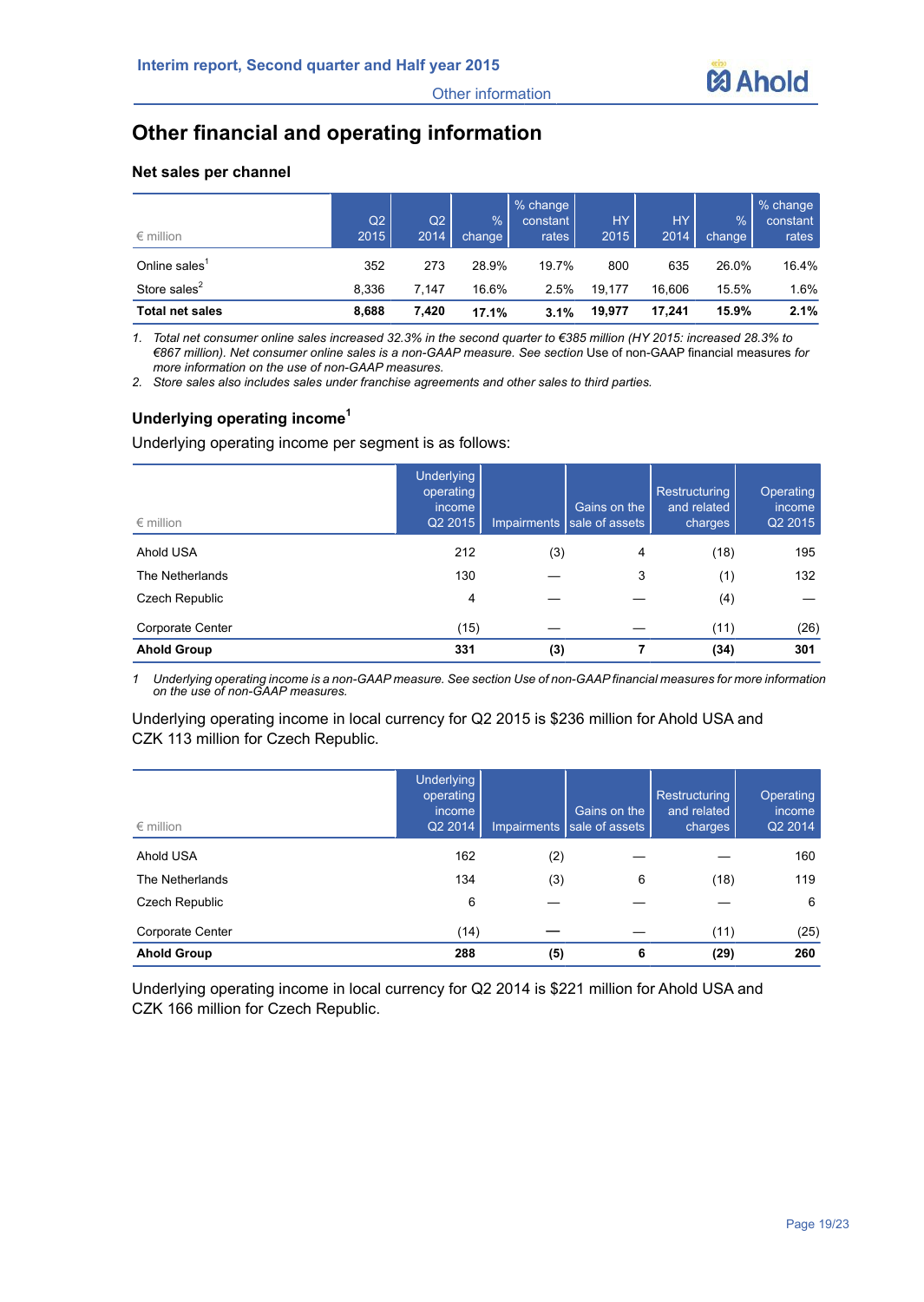

| $(\epsilon$ million) | <b>Underlying</b><br>operating<br>income<br>HY 2015 | Impairments | Gains on the<br>sale of assets | Restructuring<br>and related<br>charges, | Operating<br>income<br>HY 2015 |
|----------------------|-----------------------------------------------------|-------------|--------------------------------|------------------------------------------|--------------------------------|
| Ahold USA            | 469                                                 | (8)         | 4                              | (32)                                     | 433                            |
| The Netherlands      | 296                                                 | (9)         | 5                              | (1)                                      | 291                            |
| Czech Republic       | 6                                                   |             |                                | (16)                                     | (10)                           |
| Corporate Center     | (50)                                                |             |                                | (17)                                     | (67)                           |
| <b>Ahold Group</b>   | 721                                                 | (17)        | 9                              | (66)                                     | 647                            |

Underlying operating income in local currency for half year 2015 is \$524 million for Ahold USA and CZK 172 million for Czech Republic.

| $(\in$ million)    | <b>Underlying</b><br>operating<br>income<br>HY 2014 |     | Gains on the<br>Impairments sale of assets | Restructuring<br>and related<br>charges | Operating<br>income<br><b>HY 2014</b> |
|--------------------|-----------------------------------------------------|-----|--------------------------------------------|-----------------------------------------|---------------------------------------|
| Ahold USA          | 389                                                 | (4) |                                            | (2)                                     | 384                                   |
| The Netherlands    | 312                                                 | (5) | 6                                          | (19)                                    | 294                                   |
| Czech Republic     | 15                                                  |     |                                            |                                         | 15                                    |
| Corporate Center   | (36)                                                |     |                                            | (17)                                    | (53)                                  |
| <b>Ahold Group</b> | 680                                                 | (9) |                                            | (38)                                    | 640                                   |

Underlying operating income in local currency for half year 2014 is \$533 million for Ahold USA and CZK 400 million for Czech Republic.

### **EBITDA<sup>1</sup>**

| $\epsilon$ million                            | <b>EBITDA</b><br>Q2 2015 | <b>Depreciation</b><br>and<br>amortization | Operating<br><i>income</i><br>Q2 2015 | <b>EBITDA</b><br>Q2 2014 | Depreciation<br>and<br>amortization | Operating<br>income<br>Q2 2014 |
|-----------------------------------------------|--------------------------|--------------------------------------------|---------------------------------------|--------------------------|-------------------------------------|--------------------------------|
| Ahold USA                                     | 348                      | (153)                                      | 195                                   | 284                      | (124)                               | 160                            |
| The Netherlands                               | 193                      | (61)                                       | 132                                   | 179                      | (60)                                | 119                            |
| Czech Republic                                | 13                       | (13)                                       |                                       | 13                       | (7)                                 | 6                              |
| Corporate Center                              | (25)                     | (1)                                        | (26)                                  | (24)                     | (1)                                 | (25)                           |
| <b>Total by segment</b>                       | 529                      | (228)                                      | 301                                   | 452                      | (192)                               | 260                            |
| Share in income of joint ventures             | 4                        |                                            |                                       | 3                        |                                     |                                |
| Income (loss) from discontinued<br>operations |                          |                                            |                                       | (11)                     |                                     |                                |
| <b>Total EBITDA</b>                           | 533                      |                                            |                                       | 444                      |                                     |                                |

*1 EBITDA is a non-GAAP measure. See section Use of non-GAAP financial measures for more information on the use of non-GAAP measures.*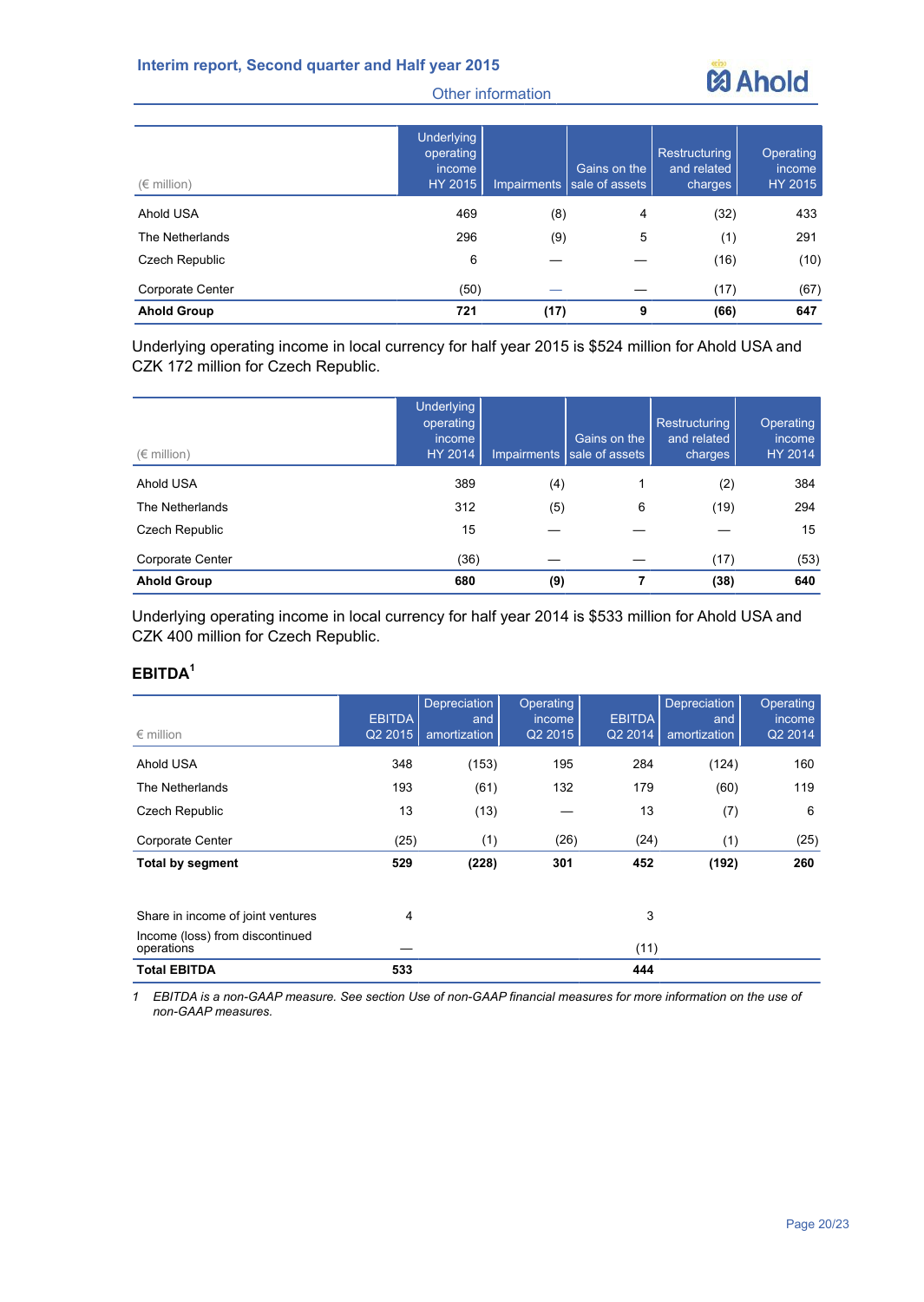

| $(\in$ million)                               | <b>EBITDA</b><br>HY 2015 | Depreciation<br>and<br>amortization | <b>Operating</b><br><i>income</i><br>HY 2015 | <b>EBITDA</b><br>HY 2014 | Depreciation<br>and<br>amortization | Operating<br>income<br><b>HY 2014</b> |
|-----------------------------------------------|--------------------------|-------------------------------------|----------------------------------------------|--------------------------|-------------------------------------|---------------------------------------|
| Ahold USA                                     | 791                      | (358)                               | 433                                          | 671                      | (287)                               | 384                                   |
| The Netherlands                               | 435                      | (144)                               | 291                                          | 430                      | (136)                               | 294                                   |
| Czech Republic                                | 19                       | (29)                                | (10)                                         | 33                       | (18)                                | 15                                    |
| Corporate Center                              | (65)                     | (2)                                 | (67)                                         | (52)                     | (1)                                 | (53)                                  |
| <b>Total by segment</b>                       | 1,180                    | (533)                               | 647                                          | 1,082                    | (442)                               | 640                                   |
| Share in income of joint ventures             | 6                        |                                     |                                              | 6                        |                                     |                                       |
| Income (loss) from discontinued<br>operations | $\overline{2}$           |                                     |                                              | (196)                    |                                     |                                       |
| <b>Total EBITDA</b>                           | 1,188                    |                                     |                                              | 892                      |                                     |                                       |

#### **Free cash flow<sup>1</sup>**

| $\epsilon$ million                                                                                         | Q2<br>2015 | Q2<br>2014 | <b>HY</b><br>2015 | HY.<br>2014 |
|------------------------------------------------------------------------------------------------------------|------------|------------|-------------------|-------------|
| Operating cash flows from continuing operations before changes in<br>working capital and income taxes paid | 534        | 468        | 1,203             | 1,072       |
| Changes in working capital                                                                                 | 59         | (142)      | (157)             | (102)       |
| Income taxes paid - net                                                                                    | (33)       | (93)       | (56)              | (216)       |
| Purchase of non-current assets                                                                             | (140)      | (131)      | (345)             | (319)       |
| Divestments of assets / disposal groups held for sale                                                      | 17         | 33         | 26                | 41          |
| Dividends received from joint ventures                                                                     | 13         | 13         | 15                | 14          |
| Interest received                                                                                          |            | 1          | 2                 | 4           |
| Interest paid                                                                                              | (83)       | (79)       | (135)             | (122)       |
| Free cash flow                                                                                             | 367        | 70         | 553               | 372         |

*1 Free cash flow is a non-GAAP measure. See section Use of non-GAAP financial measures for more information on the use of non-GAAP measures.*

#### **Net debt<sup>1</sup>**

| $\epsilon$ million                                                                      | <b>July 12.</b><br>2015 | April 19,<br>2015 | <b>December</b><br>28, 2014 |
|-----------------------------------------------------------------------------------------|-------------------------|-------------------|-----------------------------|
| Loans                                                                                   | 1,510                   | 1,557             | 1,410                       |
| Finance lease liabilities                                                               | 1,171                   | 1,232             | 1,125                       |
| Cumulative preferred financing shares                                                   | 497                     | 497               | 497                         |
| Non-current portion of long-term debt                                                   | 3.178                   | 3.286             | 3,032                       |
| Short-term borrowings and current portion of long-term debt                             | 182                     | 183               | 165                         |
| Gross debt                                                                              | 3.360                   | 3.469             | 3.197                       |
| Less: Cash, cash equivalents, and short-term deposits and similar<br>instruments $2, 3$ | 1,897                   | 2,115             | 1,886                       |
| Net debt                                                                                | 1.463                   | 1.354             | 1,311                       |

*1 Net debt is a non-GAAP measure. See section Use of non-GAAP financial measures for more information on the use of non-GAAP measures.*

*2 Short-term deposits and similar instruments include investments with a maturity of between three and 12 months. The balance of these instruments at July 12, 2015, was €430 million (April 19, 2015: €480 million, December 28, 2014: €262 million) and is presented within Other current financial assets in the consolidated balance sheet.*

*3 Book overdrafts, representing the excess of total issued checks over available cash balances within the Group cash concentration structure, are classified in accounts payable and do not form part of net debt. These balances amounted to €135 million, €143 million and €184 million as of July 12, 2015, April 19, 2015, and December 28, 2014, respectively.*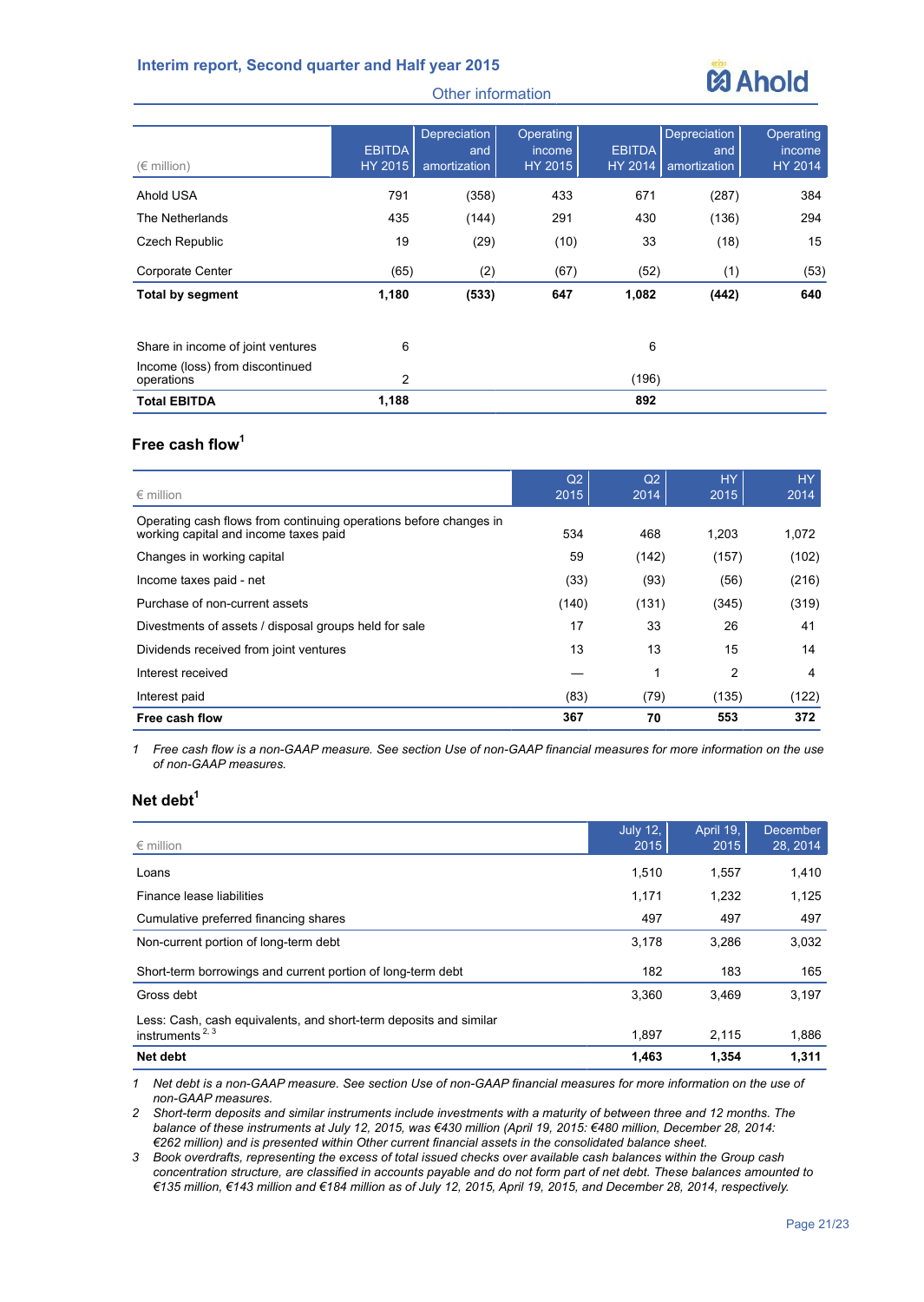

#### **Store portfolio (including franchise stores)**

|                 | End of<br>2014 | Opened /<br>acquired | Closed /<br>sold | End of<br>Q2 2015 | End of<br>Q2 2014 |
|-----------------|----------------|----------------------|------------------|-------------------|-------------------|
| Ahold USA       | 768            |                      | (4)              | 764               | 766               |
| The Netherlands | 2,105          | 44                   | (27)             | 2,122             | 2,072             |
| Czech Republic  | 333            | 3                    | (1)              | 335               | 283               |
| <b>Total</b>    | 3,206          | 47                   | (32)             | 3,221             | 3,121             |

*1 The number of stores at the end of Q2 2015 includes 1,137 specialty stores (Etos and Gall & Gall) (Q2 2014: 1,125). During HY 2015, 15 C1000 stores were converted to the Albert Heijn banner.*

# **Use of non-GAAP financial measures**

This interim report includes non-GAAP financial measures. The descriptions of these non-GAAP financial measures are included on page 37 of Ahold's Annual Report 2014, with the exception of EBITDA, which is defined below.

**Earnings before interest, taxes, depreciation and amortization**, or EBITDA, is net income before net financial expense, income taxes, depreciation and amortization. However, EBITDA does not exclude impairments. EBITDA allows investors to analyze the profitability between companies and industries by eliminating the effects of financing (i.e., net financial expense) and capital investments (i.e., depreciation and amortization).

## **Financial calendar**

Ahold's financial year consists of 52 or 53 weeks and ends on the Sunday nearest to December 31.

Ahold's 2015 financial year consists of 53 weeks and ends on January 3, 2016. The quarters in 2015 are:

First quarter (16 weeks) December 29, 2014, through April 19, 2015 Second quarter (12 weeks) April 20 through July 12, 2015 Third quarter (12 weeks) July 13 through October 4, 2015 Fourth quarter (13 weeks) October 5, 2015, through January 3, 2016

2015/16

#### **Legal notices**

#### *No offer or solicitation*

This communication is being made in connection with, amongst others, the proposed business combination transaction between Koninklijke Ahold N.V. also known as Royal Ahold ("Ahold") and Delhaize Group ("Delhaize"). This communication is not intended to and does not constitute an offer to sell or the solicitation of an offer to subscribe for or buy or an invitation to purchase or subscribe for any securities or the solicitation of any vote or approval in any jurisdiction in connection with the proposed transaction or otherwise, nor shall there be any sale, issuance or transfer of securities in any jurisdiction in contravention of applicable law. No offer of securities shall be made except by means of a prospectus meeting the requirements of Section 10 of the Securities Act of 1933, as amended, and applicable Dutch, Belgian and other European regulations. This communication is not for release, publication or distribution, in whole or in part, in or into, directly or indirectly, any jurisdiction in which such release, publication or distribution would be unlawful.

#### *Important additional information will be filed with the SEC*

In connection with the proposed transaction, Ahold will file with the U.S. Securities and Exchange Commission (the "SEC") a registration statement on Form F-4 that will include a prospectus. The prospectus will be mailed to the holders of American Depositary Shares of Delhaize and holders of ordinary shares of Delhaize (other than holders of ordinary shares of Delhaize that are non-U.S. persons (as defined in the applicable rules of the SEC). INVESTORS AND SECURITY HOLDERS ARE URGED TO READ THE PROSPECTUS AND OTHER RELEVANT DOCUMENTS FILED OR TO BE FILED WITH THE SEC CAREFULLY WHEN THEY BECOME AVAILABLE BECAUSE THEY WILL CONTAIN IMPORTANT INFORMATION ABOUT AHOLD, DELHAIZE, THE TRANSACTION AND RELATED MATTERS. Investors and security holders will be able to obtain free copies of the prospectus and other documents filed with the SEC by Ahold and Delhaize through the website maintained